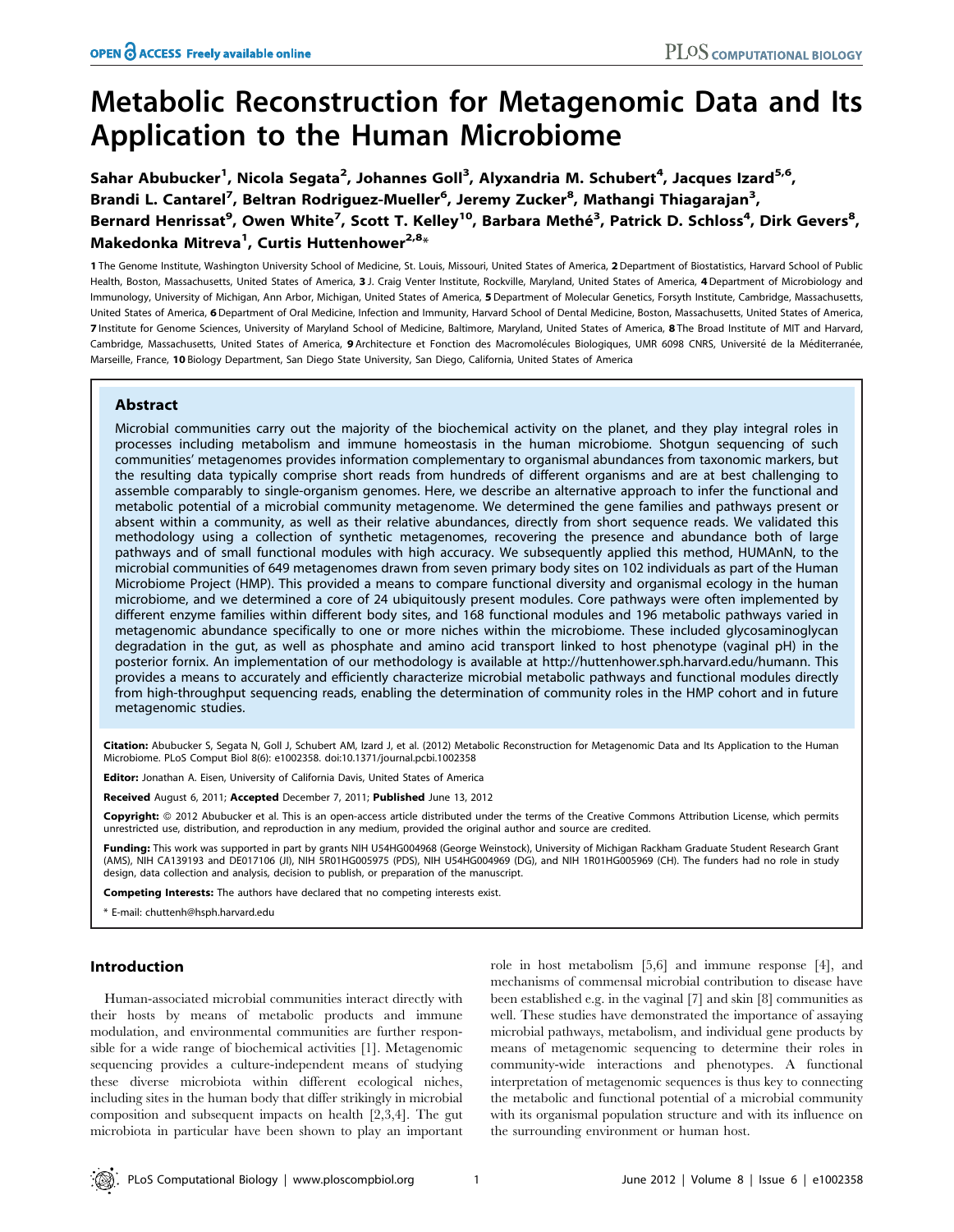#### Author Summary

The human body is inhabited by trillions of bacteria and other microbes, which have recently been studied in many different habitats (including gut, mouth, skin, and urogenital) by the Human Microbiome Project (HMP). These microbial communities were assayed using high-throughput DNA sequencing, but it can be challenging to determine their biological functions based solely on the resulting short sequences. To reconstruct the metabolic activities of such communities, we have developed HUMAnN, a method to accurately infer community function directly from short DNA reads. The method's accuracy was validated using a collection of synthetic microbial communities. Applying HUMAnN to data from the HMP, we showed that, unlike individual microbial species, many metabolic processes were present among all body habitats. However, the frequencies of these processes varied dramatically, and some were highly enriched within individual habitats to provide niche specialization (e.g. in the gut, which is abundant in food matter but low in oxygen). Other community functions were linked specifically to properties of the human host, such as biochemical processes only present in vaginal habitats with particularly high or low pH. Studying additional environmental or disease-associated communities using HUMAnN will further improve our understanding of how the microbial organisms in a community are linked to the biological processes they carry out.

The functions of human-associated microbes are of particular interest, and the Human Microbiome Project (HMP [9]) has thus performed a comprehensive study of microbial communities from many different body sites in a reference population of disease-free adult subjects. The study's metagenomic data comprise over 3.5 Tbp of shotgun DNA sequences drawn from seven body habitats (including oral, gut, urogenital, nasal, and skin) from over 100 individuals. Using these data, we sought to address questions pertaining specifically to microbiome function: what metabolic and broader biomolecular functions are present within the human microbiome, how do they provide specialization within the microbial niches of distinct body sites, and how do they vary across the human host population? To address these in a highthroughput manner, we have developed a scalable methodology to reconstruct the functional potential of microbial communities from metagenomic sequences, the HMP Unified Metabolic Analysis Network (HUMAnN). To avoid the need for assembly of metagenomic reads, HUMAnN (Figure 1) allows direct profiling of the metabolic potential of microbial communities as represented by orthologous gene family and pathway abundances. The computational methodology incorporates a series of gene- and pathway-level quantification, noise reduction, and smoothing steps in order A) to identify which pathways are present or absent within a metagenomically sequenced community and B) to determine their relative abundances. HUMAnN's predictive accuracy was validated quantitatively using data from four synthetic communities, and it was subsequently used to characterize metabolic function throughout the human microbiome.

Most analytical methods for microbial community assays focus on organismal membership and population structure, i.e. ''who's there'' in a community [5,10]. However, functional characterization of community metagenomes is additionally necessary to determine what metabolism and other biological activity may be occurring [11,12]. This presents a distinct set of challenges, since interdependent organisms within a community may share many

functional components in addition to playing individually specialized roles. Current metagenomic approaches for characterizing microbial community function include IMG/M [13], MG-RAST [14], and the recently expanded MEGAN tool [15]. Each of these relies on a ''best-BLAST-hit'' approach, in which individual short reads from a sequenced community (or open reading frames from assembled DNA) are searched against a characterized reference database using translated BLAST. This approach has been used to show the importance of specific community metabolic processes in a range of environmental ecologies, including ocean water and the human gut [16]. Gianoulis et al [17] in particular found that in a collection of 37 ocean communities, metabolic differences correlated specifically with environmental features such as temperature, depth, and salinity. In a particularly large dataset of 124 gut metagenomes, the MetaHIT consortium [11] qualitatively identified metabolic pathways using genes predicted from assembled sequences, which were subsequently suggested to be associated with host phenotypes including obesity [12]. Several additional studies have shown the importance of testing for pathways differentially abundant among communities of interest, e.g. among ocean environments [18] or within the infant gut [19,20]. However, although each of these results demonstrates the importance of community metabolism and function, no one method has yet been quantitatively evaluated as a means of reconstructing microbial pathway abundances from metagenomic data.

In order to determine the distribution of microbial function within the human microbiome, we thus first validated HUMAnN's ability to quantify metabolic pathway abundances in four synthetic metagenomes containing up to 100 organisms. These were recovered with correlations over 0.9, consistently outperforming best-BLAST-hit approaches. We proceeded to scale our analysis to perform metabolic reconstruction on 649 human microbiome samples drawn from the buccal mucosa, supragingival plaque, and tongue dorsum (oral sites), anterior nares (nasal), retroauricular crease (skin), and stool (gut) communities from 102 individuals. We identified 196 metabolic pathways and 168 small modules that were differentially abundant among body sites, and we highlight here associations with environmental pH and enrichment for glycosaminoglycan degradation as examples from the vaginal and gut communities, respectively. Metabolic module abundances were substantially more variable among body sites and among individuals than was module coverage, indicating a connection between selective pressures in each microbial niche and the pathways carried by members of the community. Finally, as HUMAnN simultaneously reconstructs large pathways, specific metabolic modules, and individual enzymatic gene families, we discuss an example of glutamate metabolism in the gut community as it interacts with specific carbohydrate active enzymes (CAZys [21]). An implementation of HUMAnN is publicly available at http:// huttenhower.sph.harvard.edu/humann, and the methodology can be equivalently applied to metatranscriptomic or metaproteomic data using any gene or pathway catalog of interest for future studies.

### Methods

Here, we describe the methodology employed in this study in two parts: first, the computational pipeline for metagenomic metabolic reconstruction implemented in HUMAnN, and second its application to the 741 microbial community samples of the Human Microbiome Project. HUMAnN inputs metagenomic DNA sequences and infers community-wide gene and pathway abundances through a process of seven steps (Figure 1):

1. Short reads are sequenced from a community sample, quality and length filtered, and screened for residual host (human)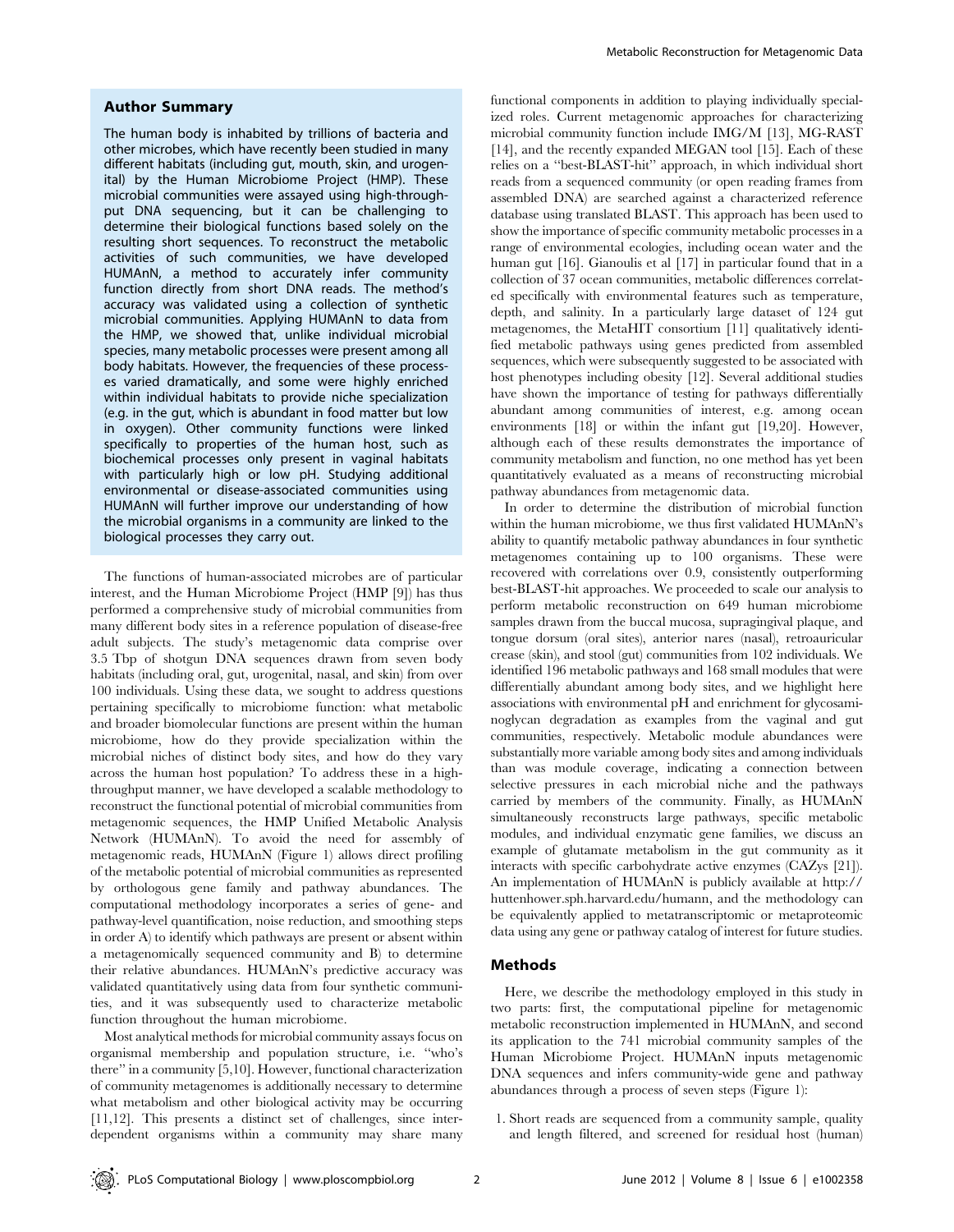

Figure 1. Overview of the HUMAnN method for metabolic and functional reconstruction from metagenomic data. The HMP Unified Metabolic Analysis Network (HUMAnN) software recovers the presence, absence, and abundance of microbial gene families and pathways from metagenomic data. Cleaned short DNA reads are aligned to the KEGG Orthology [26] (or any other characterized sequence database) using accelerated translated BLAST. Gene family abundances are calculated as weighted sums of the alignments from each read, normalized by gene length and alignment quality. Pathway reconstruction is performed using a maximum parsimony approach followed by taxonomic limitation (to remove false positive pathway identifications) and gap filling (to account for rare genes in abundant pathways). The resulting output is a set of matrices of pathway coverages (presence/absence) and abundances, as analyzed here for the seven primary body sites of the Human Microbiome **Project** 

doi:10.1371/journal.pcbi.1002358.g001

DNA. This process is carried out by the user externally to HUMAnN.

- 2. Reads are searched against a characterized protein sequence database. HUMAnN can operate using results from several standard or accelerated translated BLAST implementations and from different orthologous protein family catalogs; for the HMP we employed MBLASTX and the KEGG Orthology (see below).
- 3. For each metagenomic sample, HUMAnN recovers the abundances of individual orthologous gene families by counting its reads' BLAST hits in a weighted manner, normalized by each gene family's average sequence length.
- 4. Genes are assigned to pathways using MinPath [22], a maximum parsimony approach to explaining observed genes with available pathways.
- 5. Pathways unlikely to be present based on the BLAST hits' approximate organismal profiles are removed in a taxonomic limitation step, which also allows normalization for genes' average copy number.
- 6. A biological smoothing or gap filling step is performed, preventing small numbers of apparently absent genes in an otherwise abundant pathway from diminishing its presence due to noise.
- 7. Finally, HUMAnN assigns each pathway a coverage (presence/absence) score in each sample based on the detection of all of its constituent genes, as well as an abundance score indicating its relative abundance in the sample's metagenome.

HUMAnN has additionally adapted ecological diversity metrics in order to provide functional diversity and richness profiles for each sample, and we validated its gene- and pathway-level accuracy using four synthetic communities of varying complexity.

To assess microbial community function and metabolism in the human microbiome, we applied this process to the metagenomic data generated by the HMP [9], comprising  $>3.5$  Tbp of microbial DNA from 7 body sites spanning 102 individuals (Table 1). We identified modules over- or under-represented in individual body sites using the LEfSe [23] biomarker detection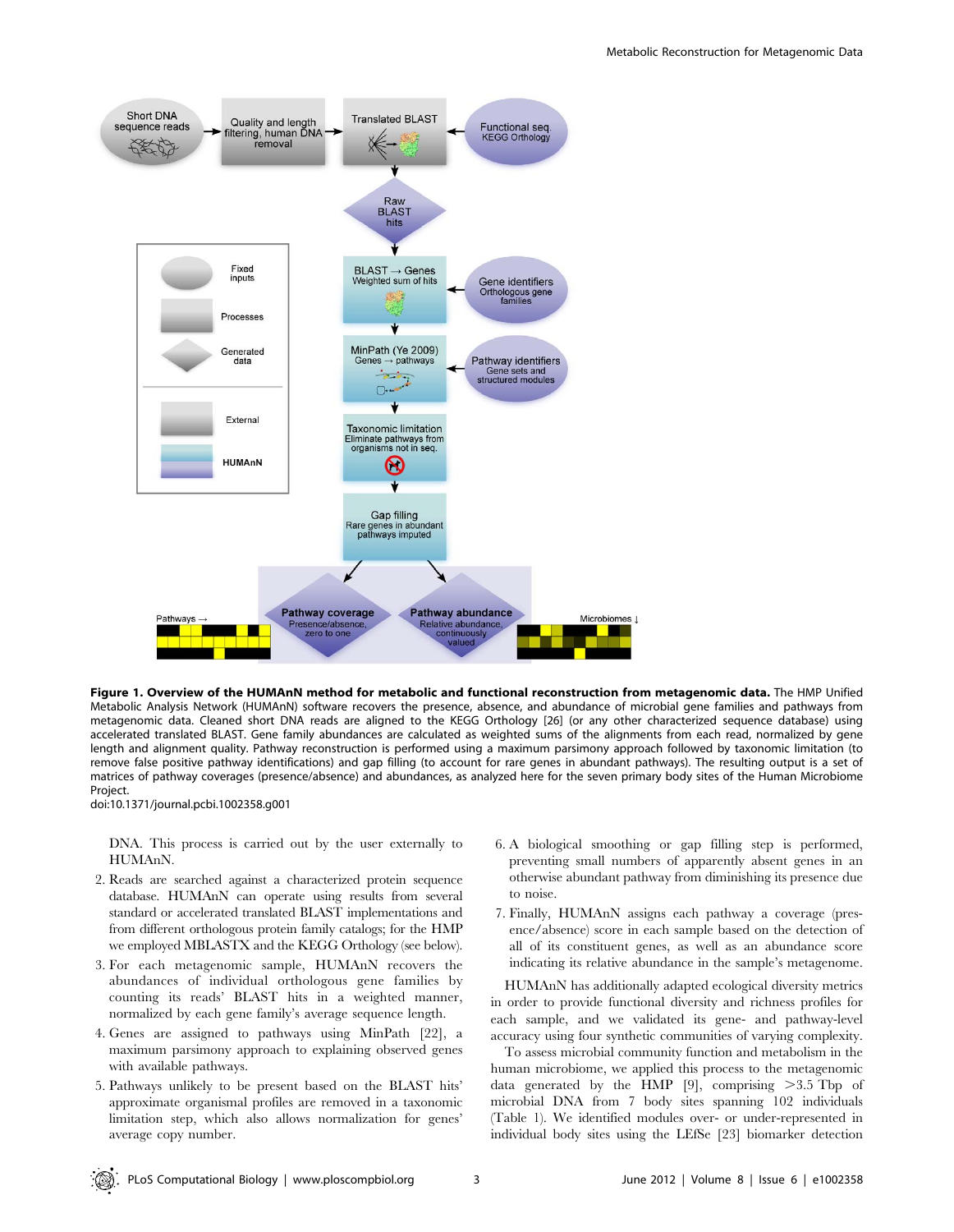|                                                                                                                                                                                             | Ret. crease   |    | Stool |    | <b>Anterior nares</b> |    |                 | Posterior fornix                                          | Sup. plaque |               | <b>Buccal mucosa</b> |          | Tongue dorsum                                                                                                                                        | Total         |
|---------------------------------------------------------------------------------------------------------------------------------------------------------------------------------------------|---------------|----|-------|----|-----------------------|----|-----------------|-----------------------------------------------------------|-------------|---------------|----------------------|----------|------------------------------------------------------------------------------------------------------------------------------------------------------|---------------|
| Samples                                                                                                                                                                                     | 26            |    | 136   |    | 87                    |    | 53              |                                                           | 115         |               | $\frac{109}{2}$      |          | 123                                                                                                                                                  | 649           |
| Total                                                                                                                                                                                       | 215           |    | 230   |    | <b>98</b>             |    | 180             |                                                           | 223         |               | 203                  |          | 217                                                                                                                                                  | 232           |
| Modules Abd. =                                                                                                                                                                              | $\frac{4}{6}$ | G  | 33    | 26 |                       | 6  | 25              | 107                                                       | 28          | $\frac{8}{2}$ | $\overline{4}$       |          |                                                                                                                                                      | 168           |
| Cov. $\pm$                                                                                                                                                                                  |               |    |       |    |                       | ಸ  | 4               |                                                           |             | ∞             |                      |          |                                                                                                                                                      | 24            |
| Total                                                                                                                                                                                       | 288           |    | 290   |    | 290                   |    | 275             |                                                           | 291         |               | 791                  |          | <b>D91</b>                                                                                                                                           | 297           |
| Pathways Abd. ±                                                                                                                                                                             | 55            | 23 | 28    | 24 | 27                    | 4  | 38              | <b>PO1</b>                                                | 24          | $^{\circ}$    | ڢ                    | 22       | o<br>$^{\circ}$                                                                                                                                      | 196           |
| Cov. $\pm$                                                                                                                                                                                  | 31            |    | 29    | 5  | 0                     | 39 | $\overline{30}$ |                                                           | O           | 15            | $\frac{8}{2}$        | $\infty$ | $\overline{c}$<br>Ō                                                                                                                                  | $\frac{4}{1}$ |
| 649 total microbiome samples spanning seven body habitats were reconstr<br>site was tested using LEfSe [23] and differential coverage by a minimum<br>doi:10.1371/journal.pcbi.1002358.t001 |               |    |       |    |                       |    |                 | prevalence (90% for modules, 50% for pathways) threshold. |             |               |                      |          | ucted into 232 small functional modules and 297 large pathways using HUMAnN. Differential abundance (over- or under-enrichment) in at least one body |               |

Metabolic Reconstruction for Metagenomic Data

system, as well as associating the resulting gene and module abundances with subject clinical metadata and with external data including CAZy [21] abundances using standard nonparametric Spearman correlation.

# Metagenomic short read preprocessing

The filtering criteria applied to HMP short reads are representative of HUMAnN's sequence preprocessing requirements. As fully described elsewhere by the HMP [24], 100 bp paired-end Illumina shotgun metagenomic reads were screened for duplicate reads and for residual human sequences. BWA [25] trimming was then applied at  $q = 2$ , followed by low-complexity filtering, and sequences resulting in less than 60 remaining valid bases were discarded. In practice, any steps removing nonmicrobial DNA and low-quality reads should be sufficient for HUMAnN, as retained uncharacterizable reads will be removed during the subsequent BLAST search.

# Translated BLAST against characterized protein sequences

Sequences passing preprocessing criteria are then searched against a characterized protein sequence database. For the HMP, we employed MBLASTX (MulticoreWare, St. Louis, MO), an accelerated translated BLAST implementation, with default parameters against a functional sequence database including the KEGG Orthology v54 [26]. All 741 HMP samples were searched in less than 13,000 CPU-hours (with 32 GB memory required on average), resulting in an average of 36% of reads mapped to at least one orthologous family, and up to the 20 most significant hits at  $E<1$  were retained and used for further processing. The HUMAnN software additionally includes support for NCBI BLASTX, USEARCH [27], and MAPX (Real Time Genomics, San Francisco, CA) and has been tested with other sequence databases including MetaCyc [28] and CAZy [21].

#### Orthologous gene family abundances

HUMAnN next summarizes these BLAST results as the number of reads that matched each protein family, weighted by the quality of the matches. We used KEGG Orthology gene families (KOs) as defined by KEGG [26], a catalog of organismindependent identifiers corresponding to groups of gene sequences carrying out comparable biochemical functions. For our analysis, each KO i consists of a set of one or more specific gene sequences  $G_i = \{g_{i,1}, g_{i,2}, \ldots\}$  from individual organisms annotated in KEGG v54. Orthologous family abundances  $w_i$  were calculated independently within each metagenome for  $KO$  *i* and read *j* as:

$$
w_i = |G_i| \sum_{g \in G_i} \frac{1}{|g|} \sum_j \frac{1 - p_{g,j}}{\sum_{g'} 1 - p_{g',j}}
$$

where  $|g|$  is the nucleotide length of gene sequence g in KO i,  $|G_i|$ is the number of such sequences, and  $p_{i,j}$  is the p-value of the MBLASTX hit of read  $j$  to sequence  $g$  (or 1 if no such hit occurred), calculated from the E-value as  $p=1-e^{-E}$ . That is, the relative abundance of  $KO$  i in a metagenome is the number of reads  $j$  that map to a gene sequence in the family, weighted by the inverse p-value of each mapping and normalized by the average length of all gene sequences in the orthologous family. Comparisons among alternative weighting schemes (bit score, inverse Evalue, and sigmoid-transformed E-value) suggested that the specific method by which multiple BLAST hits were combined had little effect on outcome (Supplemental Figure S3). Although it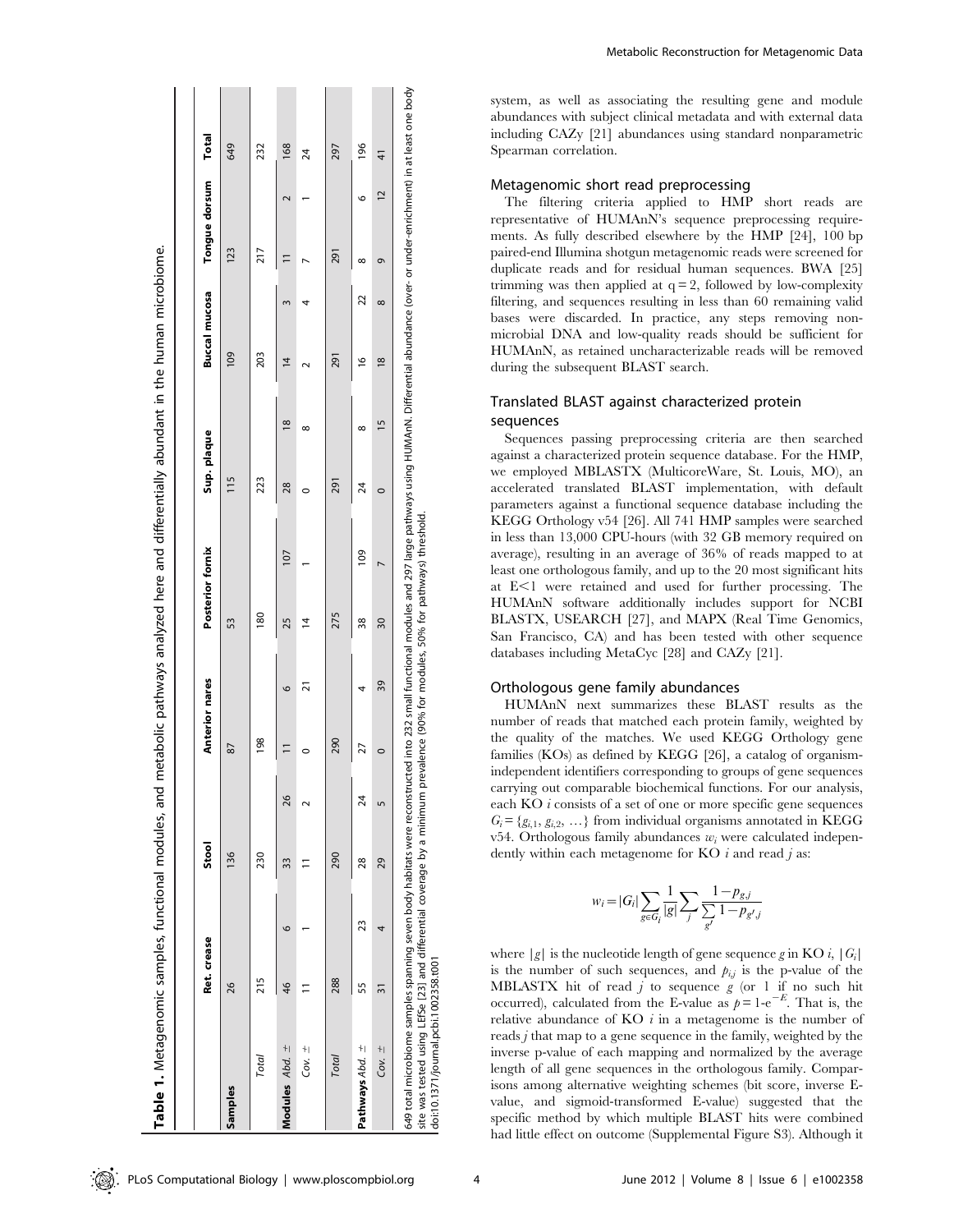was surprisingly unnecessary to normalize by average gene family length in order to recover accurate pathway abundances (Supplemental Figure S1), this step was critical in inferring accurate gene family abundances (Supplemental Figures S3–4).

#### Assigning gene families to pathways and modules

For each sample, the process above assigns each KO family a relative abundance; KOs are then consolidated into one or more pathways (or modules) using MinPath [22]. MinPath defines each pathway as an unstructured gene set and selects the fewest pathways that can explain the genes observed within each community. More specifically, HUMAnN associates each KO family *i* with a vector of relative abundances  $w = [w_{i1}, w_{i2}, \dots]$  in each metagenome. For the HMP, KOs were then assigned to zero or more pathways and modules (both as defined in KEGG) using MinPath v1.2 [22]. KOs assigned to two or more pathways/ modules are effectively duplicated and their abundance included in each; this results in two independent vectors of abundance tuples of the form (KO, pathway ID) and (KO, module ID) for each metagenome. More formally, each sample is at this stage represented as a vector  $w^b = [w_{j1,p1}, w_{i1,p2}, w_{i2,p1}, w_{i2,p2}, ...]$ , where  $w_{i,p} = w_j$  for all pathways  $p$ , and an analogous  $w^m$  for modules.

For evaluation purposes, best-BLAST-hit pathway and module assignments in Supplemental Figures S1–3 were performed using only best BLAST hits, without weighting by quality of hit, normalization by gene sequence length, maximum parsimony assignments by MinPath, or the additional HUMAnN steps described below. Each best-BLAST-hit was counted once and duplicated, as for HUMAnN, into all pathways or modules within which the targeted gene occurred. For additional evaluations with best-BLAST-hit in combination with other HUMAnN processing steps, see Supplemental Figure S4.

# Filtering pathways by taxonomic limitation with copy number normalization

We found an additional module/pathway filter step to be useful in removing false positive pathways selected by MinPath. Specifically, by retaining a very approximate organismal abundance profile of gene families hit during the initial BLAST process, HUMAnN is able to remove pathways in gross disagreement with observed taxa in an unsupervised manner. This is performed leniently in order to be minimally disruptive in e.g. microbial communities rich in uncharacterized organisms, and often results in depletion of false positive metazoan pathways. Specifically, taxonomic limitation is performed by removing only (KO, ID) tuples for which the same KO was assigned to multiple pathways or modules. For each sample, approximate abundances for each organism o in KEGG were calculated as a sum over all weighted, normalized BLAST hits to sequences from that organism:

$$
w_o = |G_o|\sum_{g\in G_o}\frac{1}{|g|}\sum_j\frac{1-p_{g,j}}{\sum\limits_{g'}1-p_{g',j}}
$$

Each pathway/module was then assigned an approximate expected relative abundance by summing  $w<sub>o</sub>$  values over all organisms' genomes in which it was annotated. Finally, any (KO, ID) pair with two or more IDs and corresponding to a pathway/ module with observed relative abundance below the average expected abundance for that ID was removed. That is, for  $\delta_{o,b}=1$ if pathway  $\beta$  was annotated to organism  $\alpha$  in KEGG and 0 otherwise, a pathway's expected abundance was:

$$
e_p = \sum_o \partial_{o,p} w_o
$$

and all  $w_{i,p1}$  such that  $w_{i,p2} > w_{i,p1} > 0$  and  $w_{i,p1} < \bar{e}_p$  were set to zero. Median and inter-quartile range cutoffs were also evaluated for this limitation process and the settings described here were retained due to optimal performance on synthetic data (see below and Supplemental Figure S1).

When performing this step, HUMAnN can additionally use the data on approximate taxonomic composition to divide each gene's abundance by its expected copy number in the detected organisms, providing a degree of additional normalization (as gene family copy number should not influence the abundance of pathways in which they're carried). This contrast is reflected in Supplemental Figure S1 as ''Tax'' and ''TaxC,'' respectively. As shown by our evaluation, the taxonomic limitation process both with and without copy number normalization substantially reduced false positive pathway detections caused by gene families that participate in multiple processes.

#### Smoothing pathways by gap filling

Taxonomic limitation was used by HUMAnN to reduce false positive pathways, and we found a small degree of replacement or "gap filling" of certain missing genes to likewise reduce false negatives. A small number of low abundance genes within otherwise abundant pathways often occurred due to noise or poor BLAST hits. Biological gap filling was added to increase the effective contribution of unobserved members of otherwise abundant pathways, although this had a minimal impact on overall performance in most communities. Within each retained pathway/module ID, KOs with relative abundance 1.5 interquartile ranges below the pathway median were boosted to an effective abundance equal to median for purposes of subsequent calculations. That is, for all pathways  $\beta$  such that there existed some  $w_{i,p}$ >0, let  $\tilde{w}_{i,p}$  be the lower inner fence of  $w_{i,p}$  over all  $i \in p$ , and each  $w_{i,p}$  for  $i \in p$  was set to max $(w_{i,p}, \tilde{w}_{i,p})$ . Add-one and Witten-Bell smoothing [29] were also evaluated as alternative methods for gap filling independent of prior biological knowledge; add-one replaces missing genes in abundant pathways with a constant value, and Witten-Bell replaces missing genes samplewide with a small probability mass estimated from abundant genes. However, neither was retained due to a lack of improvement on synthetic data (Supplemental Figure S1).

#### Pathway/module coverage and abundance

The final outputs for each sample were thus coverage (presence/absence) and abundance values for KEGG modules and pathways. These two types of entities are quantified somewhat differently by HUMAnN, but with equivalent semantics. Pathways are defined as unordered sets of orthologous gene families; modules are defined by KEGG as combinations of required, optional, or complementary genes in notation resembling conjunctive normal form. In both cases, coverage is calculated to indicate the likelihood that all genes needed to operate the pathway or module are present; abundance is calculated as the average copy number of the pathway or module's operational subset. The definition of ''operation'' changes since pathways, as unordered sets, are assumed to include redundant genes (which are not explicitly indicated), whereas alternative means of accomplishing a specific metabolic module can be explicitly taken into account.

Thus each pathway's coverage and abundance were calculated fairly simply. Given the vector  $w^{\rho}$ , coverage for each pathway  $\rho$  in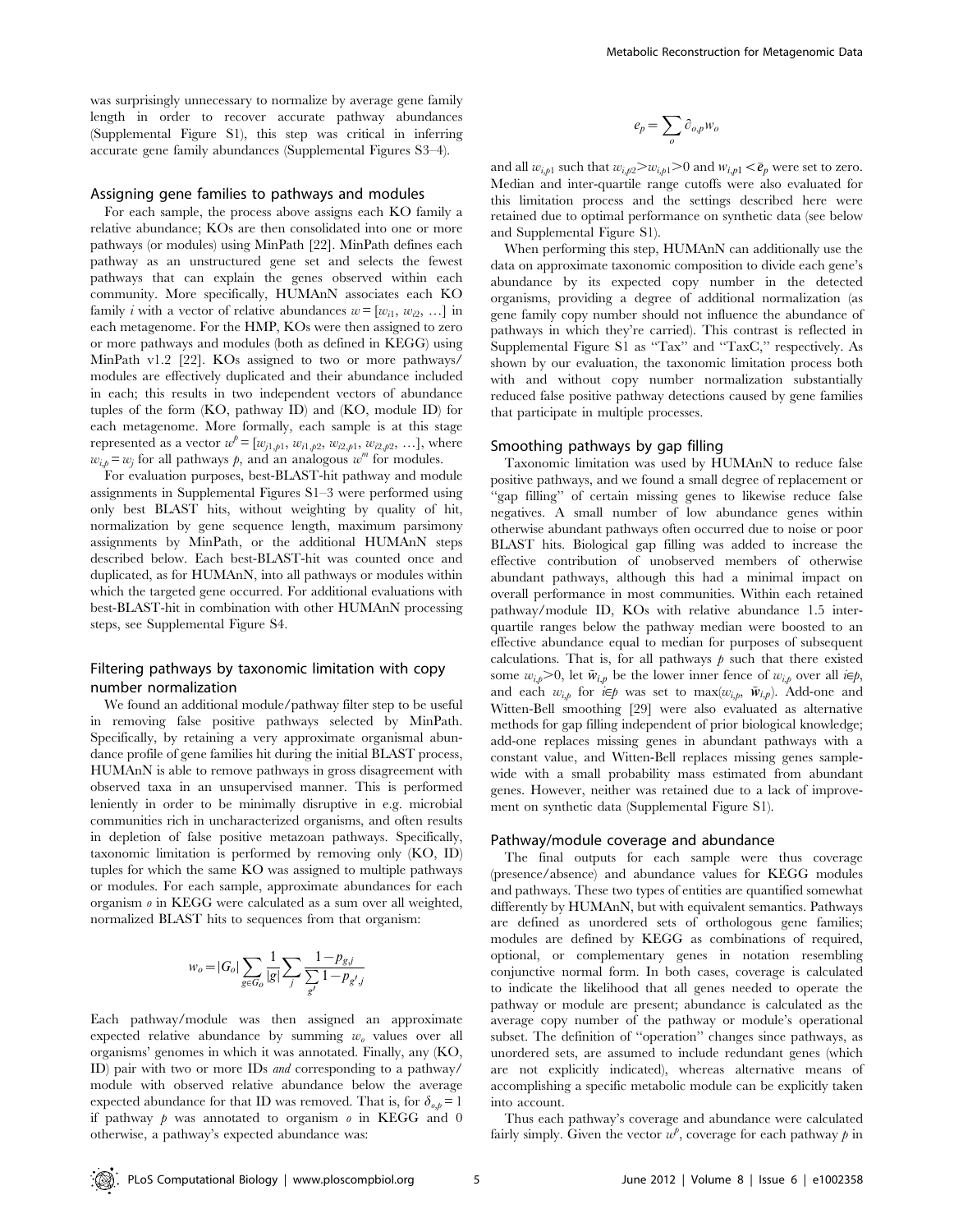a sample was calculated as the fraction of KOs in the pathway that were confidently present, specifically with abundance greater than the overall sample median. That is:

$$
cov_p = \frac{1}{|p|} \sum_{i \in p} \partial(w_{i,p} > \tilde{w}_{i,p})
$$

Pathway abundance was calculated as the average of the upper half of its individual gene abundances, in order to be robust to lowabundance alternative enzymes; that is:

$$
abd_p = \frac{2}{|p|} \sum_{i \in [p/2]} w_{i,p}
$$

for  $\lceil p/2 \rceil$  the most abundant half of  $w_{i,b}$ .

Modules were determined to be covered only if each gene in at least one path satisfying the module was confidently present. Specifically, given the vector  $w^m$ , coverage for each module  $m$  in a sample was calculated as the harmonic mean of the  $X^2$  CDF with  $\tilde{w}_{i,m}$  degrees of freedom evaluated at  $w_{i,m}$  for each required i $\infty$ , maximizing over optional genes  $i$  and alternative submodules. That is, the probability of each gene family i being present in pathway  $\hat{p}$  by chance was assigned based on the sample-wide median abundance  $\tilde{w}_{i,m}$  (thus adjusting for sequencing depth). This has the effect of strongly penalizing low-abundance genes, i.e. a module could not be present without all its constituent required gene abundances being confidently nonzero. Module abundances were calculated more simply as the harmonic mean of the sample gene family abundances  $w_{i, m}$ , replacing pathways' arithmetic means since alternative enzymes are explicitly known and taken into account. These choices of parameterization both for pathways and for modules were again validated using multiple synthetic communities (Supplemental Figure S1).

# Tests for significant associations with subject phenotype and sample metadata

Three classes of statistical tests were used to assess metabolic variability across the human microbiome. First, pathways and modules differentially abundant in at least one of the seven analyzed body sites were determined by the LEfSe system for metagenomic biomarker discovery [23]. These differences were summarized into overall patterns of variation using principal component analysis on a matrix of average module abundances per body site, Winsorized at 20% (a robust arithmetic mean [30]), filtered at a minimum of 0.01% in at least one site, and normalized to z-scores. Since LEfSe is not appropriate for HUMAnN's binary pathway coverage scores, we determined site-enriched or underenriched pathways and modules as follows: a module was in aggregate present at a site if it occurred with coverage  $\geq 0.9$  in  $\geq$ 90% of the site's samples; absent if it occurred with coverage  $\leq 0.1$  in  $\geq 90\%$  of samples; and differential if it was present in at least one site and absent in at least one other. Pathways were analyzed identically using  $a \ge 0.5$  coverage criterion, since no large pathways consistently had coverage  $\geq 0.9$ .

The third test described here associated pathway and module abundance not with human microbiome body sites, but with one or more of the subject clinical metadata variables described by the HMP [9]. These included continuous descriptors of each sample (e.g. subject age, body mass index, vaginal introitus and posterior fornix pH for women, etc.) as well as categorical variables (e.g. gender or location, see Supplemental Table S1). Pathway and module abundances were associated with these metadata first by

stratifying by body site. Within each body site, each pathway/ metadata pair present above 0.01% in at least 10% of samples was independently tested using Spearman's  $\rho$  for continuous metadata and the Kruskal-Wallis nonparametric ANOVA for categorical, after removing any outliers outside of the upper or lower inner fences. The resulting p-values were corrected using the Benjamini-Hochberg method within each body site and thresholded at a minimum FDR  $q<0.1$ .

#### Synthetic mock communities for validation

Four in silico synthetic communities were constructed to validate parameter choices and to determine HUMAnN's predictive accuracy. Inspired by Mavromatis et al [31], we generated four communities, two of low complexity (LC, 20 organisms) and two of high (HC, 100 organisms). One HC and one LC had even distributions with all organisms at equal abundance, and the remaining two had log-normally distributed random abundances (see Supplemental Table S2). Organisms for the LC communities were manually selected from KEGG v54 curated reference genomes associated with the human microbiome, and HC communities were randomly generated from all manually curated bacterial genomes. A MAQ [6] error model was constructed using one lane of Illumina reads and quality scores;  $10^6$  synthetic reads were generated from this error model per organism. These were randomly mixed in proportion to organismal abundances to a total of  $10^6$  100 bp reads per community. These synthetic reads were BLASTed as above, with any hits at  $>90\%$  identity discarded so as to prevent overestimates of accuracy based solely on wellcharacterized genomes.

Finally, gold standards of pathway/module coverage and abundance were constructed for each community by listing A) the pathways/modules annotated to at least one organism in the community and B) multiplying these by the organisms' abundances, respectively. Inferred pathway and module coverages and abundances were also calculated by applying HUMAnN to these synthetic reads as described above for the HMP samples. All software implementing these processes and the specific error model, synthetic communities, and data used for HUMAnN in the HMP are available at http://huttenhower.sph.harvard.edu/ humann.

#### Data and availability

All metabolic reconstructions generated by this study are publicly available at http://hmpdacc.org/HMMRC. Taxonomic abundances derived from shotgun data are provided at http:// hmpdacc.org/HMSCP, and input Illumina reads at http:// hmpdacc.org/HMIWGS. The open source HUMAnN software can be obtained at http://huttenhower.sph.harvard.edu/humann.

## Results

We first validated HUMAnN's ability to accurately quantify microbial community function using a collection of four synthetic metagenomes. We proceeded to reconstruct metabolic pathways and modules for 741 human microbiome samples comprising a total of 3.5 Tbp of sequence from 18 body habitats from 102 subjects assayed metagenomically by the HMP. 686 of these samples passed quality control (see [9]), and after grouping bilateral habitats (left and right retroauricular creases), seven habitats included at least 25 samples: buccal mucosa, supragingival plaque, and tongue dorsum in the oropharynx; anterior nares and retroauricular crease representing airways and skin; stool samples representing the gut; and the vaginal posterior fornix. These habitats together comprised the 649 total microbial community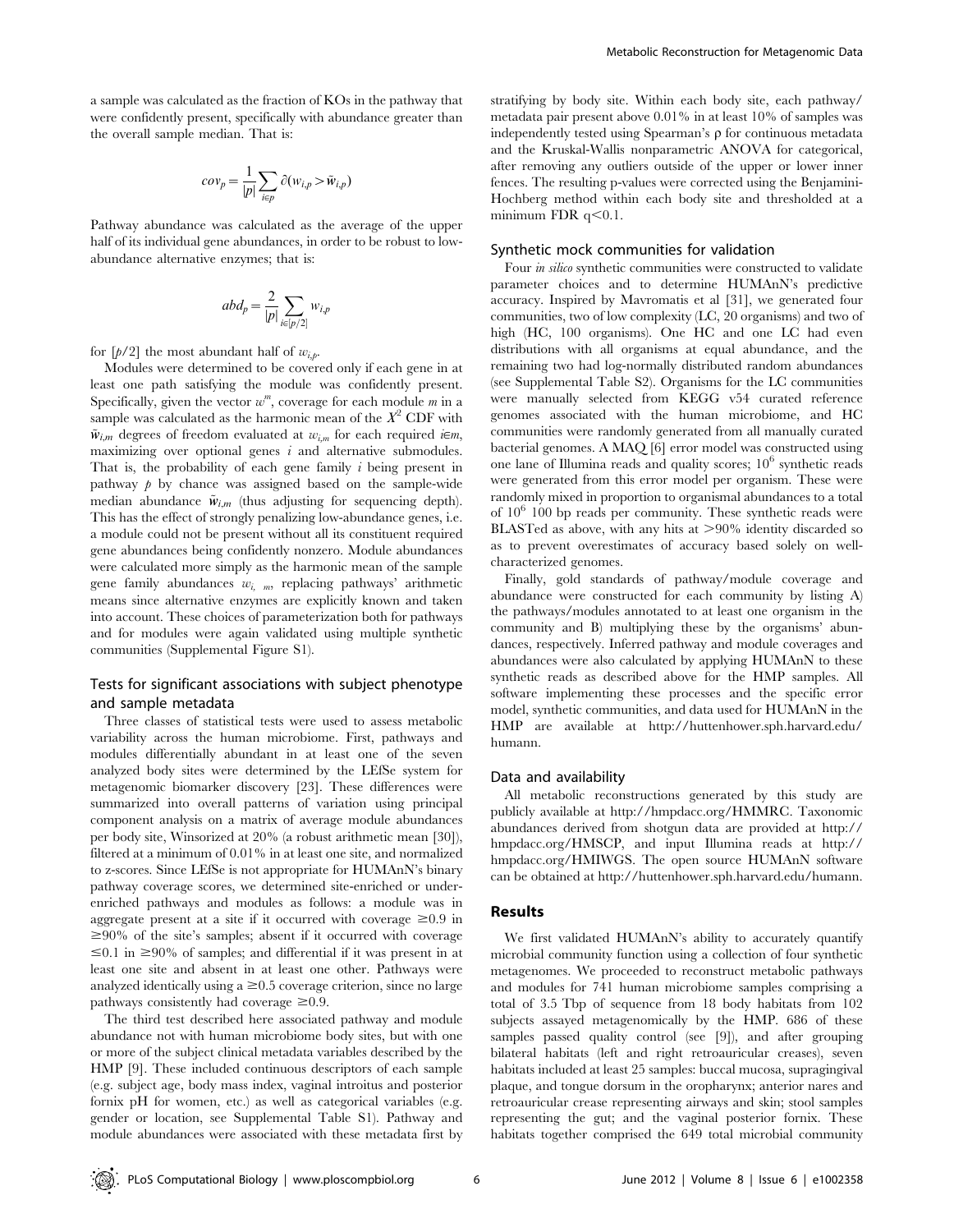samples analyzed here (Table 1). In the following sections, we report on their metabolic reconstructions using modules and pathways, discuss instances of inter- and intra-habitat functional variation, and present examples relating community function to microbial abundances and to host phenotype.

# Accurate pathway coverage and abundance reconstructions from short DNA reads assessed in synthetic communities

To assess the accuracy of HUMAnN's metabolic reconstructions, we constructed four synthetic metagenomic datasets with known functional profiles. Patterned on the study of Mavromatis et al [31], these included two low-complexity communities with 20 organisms each and two high-complexity with 100 organisms each. The former were manually chosen from representatives of the human microbiota, and the latter were randomly selected from KEGG high-quality bacterial genomes (see Methods, Supplemental Tables S2–3). Likewise, two of the communities contained organisms with equally distributed abundances, and two possessed lognormally distributed abundances to mimic physiological communities. A gold standard of functional modules and pathways as defined by KEGG [26] was assembled, comprising 13,980 gene families, 370 total small metabolic modules, and 309 large pathways. 251 and 303 of the latter, respectively, included at least four genes and were used here. Their presence in these communities was determined from KEGG genome annotations for the chosen organisms; these were used to evaluate a naive best-BLAST-hit metabolic reconstruction as compared with HU-MAnN's inferences. In all cases, BLAST hits with  $>90\%$  identity were discarded, preventing overconfident evaluations due to the gold standard's use of only well-characterized genomes and forcing a conservative estimate of HUMAnN's expected performance.

In all four communities, HUMAnN recovered metabolic module abundances with a correlation above 0.88 and a partial AUC at 10% false positives (pAUC10) above 0.73 (Figure 2, Supplemental Figure S2). Performance was generally comparable for large pathways (ave.  $\rho = 0.90$  sd. 0.02, pAUC10 = 0.85 sd. 0.05), and in all cases HUMAnN outperformed reconstructions

based on the best BLAST hit alone (Supplemental Figures S1–2). Although HUMAnN was not optimized to recover individual gene family abundances, it performed comparably to best-BLAST-hit at a correlation of 0.93 sd. 0.01 among the four communities. These synthetic communities were further used to refine the inclusion of computational steps within the HUMAnN pipeline and to assess the robustness of their parameter settings. For example, smoothing of low-abundance gene family frequency estimates proved to have surprisingly little overall impact, whereas MinPath was particularly critical for accurate pathway coverage determination (Supplemental Figure S1).

Within these four synthetic communities, only a few classes of gene families, modules, and pathways were recovered incompletely by HUMAnN. In the most complex staggered community, erroneous gene family calls included just 29 proteins missed as false negatives (of 5,640 total, 1.3% at abundance  $>10^{-4}$ ), typically short proteins <150AAs such as K13771 (the Rrf2 family transcriptional repressor) or K10533 (limonene-1,2-epoxide hydrolase). Likewise only 7 false positive proteins were detected based on closely related orthologs or strongly conserved domains  $(0.027\% \text{ at } > 10^{-4}), \text{ including } K08721/OprJ (confused with$ K07796/cusC, blastp  $e = 3 \cdot 10^{-82}$  and K11187/peroxiredoxin 5 (confused with peroxiredoxin 2, blastp  $e = 2 \cdot 10^{-19}$ ). False positive modules  $(8, 3.3\%$  at a  $10^{-4}$  cutoff) were near-uniformly small gene sets overlapping with modules truly present (e.g. the urea cycle M00029, with five total genes and four present in the community). Conversely, false negatives (9, 3.7%) were most often small pathways present only in very low-abundance organisms, e.g. bicarbonate transport (M00321, four genes present at 0.022% relative abundance) or mannopine transport (M00301, four genes at 0.0014%). We specifically tuned HUMAnN to prefer false negatives to false positives based on these communities (see Supplemental Figure S2), and Figure 2 demonstrates the minimal impact of this choice even at low recall in the most complex community.

Fortunately, 89% of high-complexity (staggered) and 93% of low-complexity (even) modules were correctly called present or absent, and their inferred abundances were consistently well-



HUMAnN vs. best-BLAST-hit reconstruction of a 100-organism log-normally distributed synthetic community

Figure 2. Accuracy of inferred module abundances and coverages using four synthetic metagenomes. An evaluation of HUMAnN's performance on a high-complexity mock community with a randomized log-normal distribution of 100 organisms as compared to an approach using the single best BLAST hit for each gene family and direct assignment to metabolic modules. Both A) correlation of inferred abundances (arcsine square root transformed for variance stabilization) and B) partial AUC at 0.1 false positive rate are high, outperforming single best BLAST hit functional reconstruction of microbial communities. doi:10.1371/journal.pcbi.1002358.g002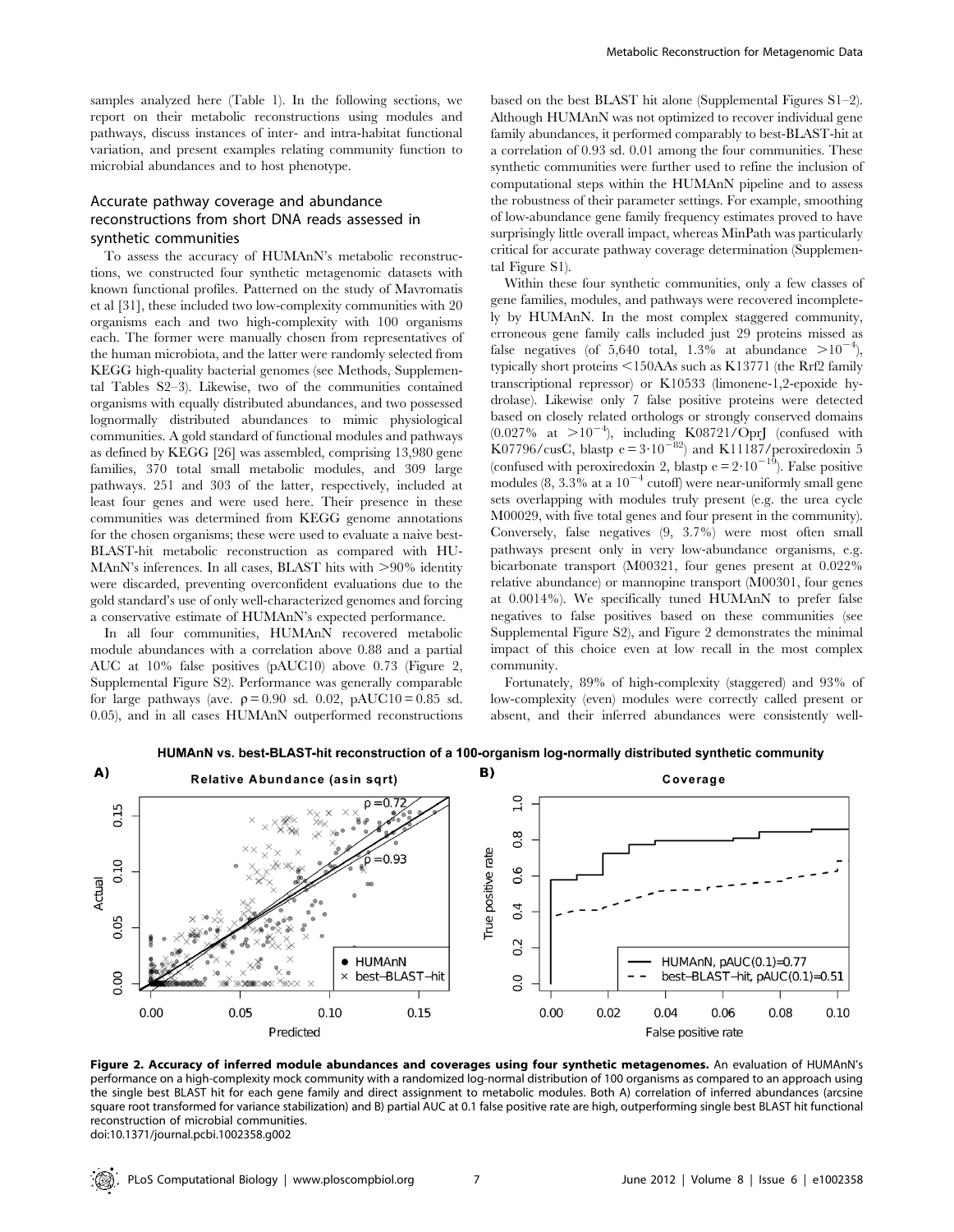correlated with the gold standard (Figure 2). These unsurprisingly included large, well-conserved pathways such as the ribosome (M00178) and polymerase (M00183), but also a variety of smaller specialized modules such as sugar transport (M00207, four genes, present in staggered/high-complexity at 0.25% and detected at 0.28%) and biotin biosynthesis (M00123, four genes, present at 1.7% and detected at 1.7%). Almost all large pathways were quantified with high accuracy, again due to their larger metagenomic footprint and detectability; examples included the TCA cycle (ko00020, 53 genes, present at 1.1% and detected at 1.2%) and base excision repair (ko00240, 152 genes, present at 1.1% and detected at 1.1%). In contrast, false positive rates for the best-BLAST-hit approach exceeded 23% of modules in the lowcomplexity community. Overall, as summarized in Figure 2 and in Supplemental Figures S1–3, this evaluation on synthetic metagenomes established that HUMAnN can accurately reconstruct community metabolic pathways and modules directly from short reads.

# Module-centric metabolic reconstruction of the human microbiome

We employed this optimized system to study microbial metabolism at seven body sites spanning the human microbiomes of 102 subjects. HUMAnN was applied to these data as described above, yielding the relative abundances and coverages both of functional modules and of full pathways, as well as the abundances of individual orthologous gene families. We first focused on analysis of small metabolic modules (ave. 11.2 sd. 9.2 genes), and 232 such modules were detected in at least one of the 649 samples; larger, more broadly defined pathways were also reconstructed from the HMP data and are described below. Both modules and pathways were reconstructed by HUMAnN as coverages (presence/absence calls on a zero-to-one scale) and as relative abundances for each sample (Supplemental Tables S4–5). The resulting metabolic reconstructions were complementary to the organismal compositions of the communities (see [24]) and provided a link between microbial environment and metagenomically prevalent pathways and metabolic potential.

In these data, we observed a core of 16 metabolic modules present at  $>90\%$  coverage in  $>90\%$  of samples (Supplemental Table S6), in contrast to essentially no specific microbes found to be core in this population [1]. However, in agreement with a gene family core from the gut microbiomes of an independent cohort [11], these modules comprise the functionality essential for microbial life: transcription (M00183, M00049-52), translation (M00178, M00360), transport (M00207, M00222, M00239), central carbon metabolism (M00001-2, M00006), and energy production (M00120, M00125, M00157, M00164). By relaxing the coverage threshold to 30% (expected to introduce few, if any, false positives; see 4.4), only 8 additional modules were included, demonstrating robustness to this threshold. Two of these extended the categories listed above; the remainder comprised sn-Glycerol 3-phosphate transport (M00198, a membrane lipid precursor [32]), the mannose and trehalose phosphotransferase systems (M00270 and M00276), spermidine/putrescine transport (M00299), early terpenoid biosynthesis (M00364), and threonine biosynthesis (M00018), the only amino acid module to meet this prevalence threshold. It should be noted that these 24 core modules are not the most abundant; for example, sn-Glycerol 3 phosphate transport reaches only a mean relative abundance of 0.001 sd. 0.002 across all samples, compared with the ribosome (M00178) at 0.03 sd. 0.008. Nor were they evenly abundant among habitats, as examples including phosphate and sugar transport (M00197 and M00222) are highly enriched in the

posterior fornix as discussed below. The organisms performing the more specialized processes in this list also vary among habitats. Spermidine and putrescine are metabolized by the abundant Streptococcus spp. in the oral community, for example, processes that can play a role in halitosis [33]. However, this metabolic module is not present in reference genomes for the skin community's abundant Corynebacterium and Propionibacterium spp. [8,26], and its abundance is instead correlated with that of the Staphylococcus reference genomes [24] (Spearman  $r = 0.87$ ,  $n = 26$ ,  $p = 1.8 \cdot 10^{-6}$ ). Although this stringent core is itself moderately small, most other modules were consistently present or absent across body sites, with only 24 showing strongly differential coverage among habitats (Figure 3).

To investigate microbial functions over- or under-enriched within specific niches of the human microbiome, we determined modules differentially abundant in at least one body site using the LEfSe biomarker discovery suite [23] (Figure 3). Over two thirds (168, 67%) of detected metabolic modules varied significantly in abundance in at least one habitat, demonstrating the uniqueness of each body habitat's microbial environment (Supplemental Table S7). In addition to the detailed examples below, these included such diverse processes as arginine transport (M00229) and methionine biosynthesis (M00017) enriched in all three oral habitats, an enrichment for fungal transcription (M00181) and translation (M00177) in the skin and airways, and a strong depletion of pyruvate (M00307) and second carbon oxidation (M00011) in the anaerobic gut and vaginal sites. Several overall patterns of co-variation are shown in Figure 4, where the first principal component captured primarily eukaryotic modules found only on the skin and often nares (including, intriguingly, vitamin D biosynthesis, M00102). Interestingly, it also included metabolism abundant throughout the digestive tract (i.e. oropharynx and gut), such as putrescine (M00300) and sulfate transport (M00185) [23]. The second principal component described functionality depleted in the low-complexity vaginal habitat, and the third comprised processes enriched in the gut, both discussed below. The three oral habitats are often functionally similar (apparent in components 1– 3), and the fourth emphasized modules unique to the tooth surface, the only microbially colonized hard surface assayed here, in contrast to the mucosal and tongue soft tissues [23]. While the skin and nares were likewise often similar, the final principal component shown in Figure 4 differentiates the two. These summaries show that while a wide range of microbial metabolism is present throughout the human microbiome, specific subsets of this functionality are selected for by the unique combinations of nutrients, immune pressures, and environmental exposures present at each body site.

Ecological and phylometagenomic studies of organismal abundance often employ summary statistics including species richness, evenness, or diversity to characterize and compare communities [34]. These quantify how many distinct types of organisms occupy a community, the uniformity of their relative abundances, or both, respectively. These measures were historically adopted from macroecology into microbial ecology, and while the former has included assessments of functional diversity [35,36], it has been proposed for microbial communities [37,38] but not yet widely adopted in metagenomic studies. Functional diversity measures are thus calculated by HUMAnN as a novel means of profiling microbial community structure, with some differences from their applications in macroecology as described in the Discussion. A simple measure of richness is calculated by summing module coverage scores within each sample [34], and Pielou's evenness [39] and the Shannon and inverse Simpson [34] diversity measures are calculated from module abundances. As observed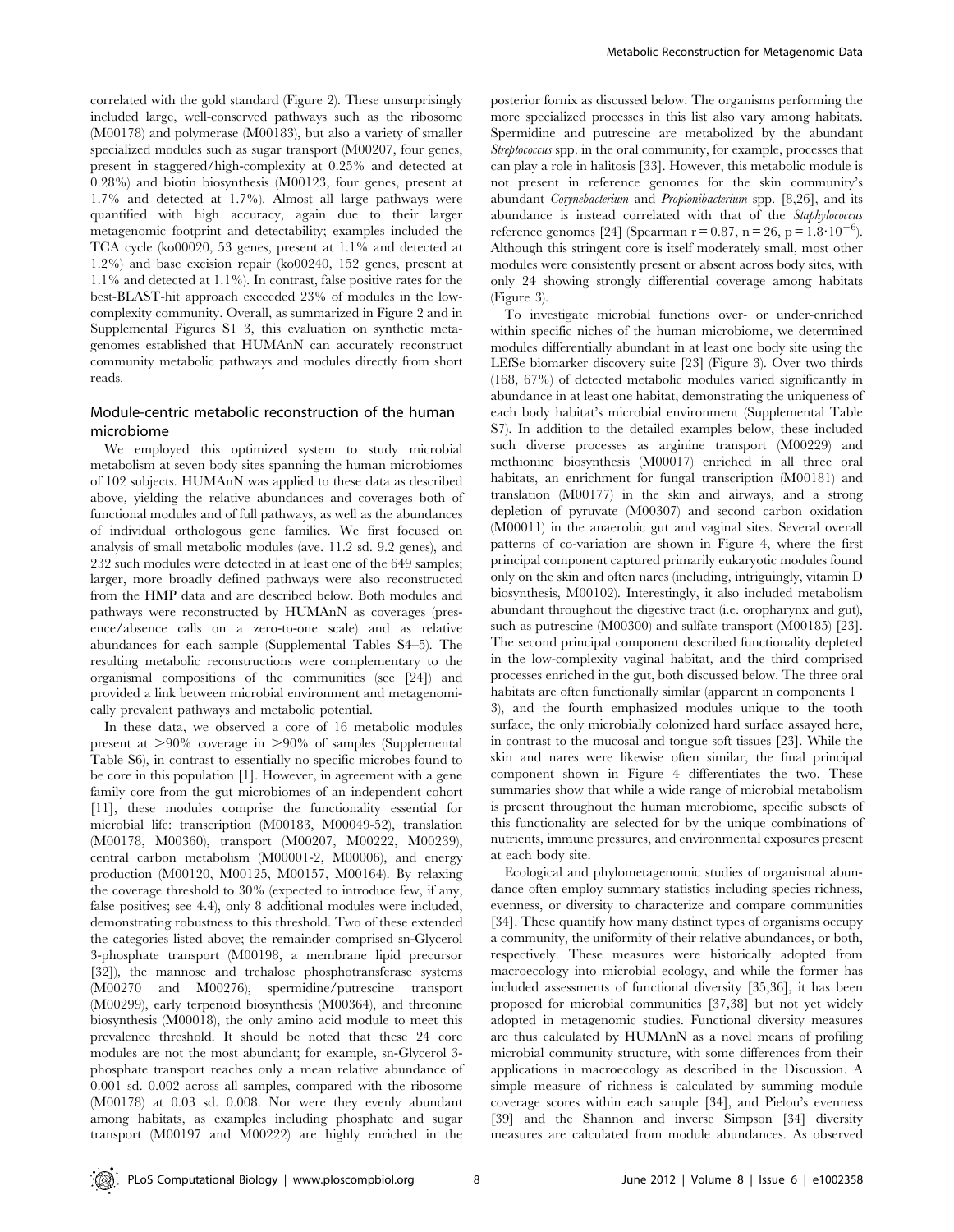

Figure 3. Metabolic modules differentially present or abundant in at least one body habitat of the human microbiome. Metabolic modules and pathways from the KEGG BRITE hierarchy [26] found to be differentially abundant (inner cladogram) or differentially covered (outer ring, presence/absence) in the human microbiome. The former were determined using LEfSe [23] and the latter by presence in at least 90% of samples with  $\geq$ 0.9 coverage or absence in at least 90% with  $\leq$ 0.1 coverage. Differentially abundant modules are colored by their most abundant body habitat. 168 significantly enriched module abundances were detected, in contrast to only 24 differentially covered. doi:10.1371/journal.pcbi.1002358.g003

qualitatively by Turnbaugh et al [5] and analyzed quantitatively by the HMP [1], microbial metabolic function differs significantly less among subjects than does organismal diversity within each habitat. Ecological summary statistics of community function may thus represent a unique descriptor of metagenomic data complementary to standard organismal diversity measures.

# Association of community function with microbial environment and host phenotype: glycosaminoglycan degradation is uniquely abundant in the gut, and multiple pathways correlate strongly with vaginal pH

Modules performing glycosaminoglycan (GAG) degradation in the gut were among those most differentially abundant among habitats. These included chondroitin sulfate degradation, dermatan sulfate degradation, and keratan sulfate degradation, as well as the related uronic acid metabolism. All four of these modules are involved in animal proteoglycan degradation for microbial carbohydrate utilization [40], and they were present in high abundance in the gut (coverage  $>0.9$  in 136 stool samples, 100%) and rare or completely absent in other body sites (coverage  $\leq 0.1$ ) in 131 samples, 26%; abundance  $\leq 0.001$  in 512 samples, 99%). This degree of specificity was unusual in the HMP dataset - as mentioned above, relatively few modules were present or absent in only one such body site. However, it provides a readily identifiable example of community metabolism associated with a specific clade, as glycosaminoglycan degradation is known to be enriched among the *Bacteroides* species [5,41]. The model *B. thetaiotaomicron* alone, for example, carries nearly 90 different polysaccharide utilization loci, many targeting dietary starches, but at least 16 specific to host mucin O-glycan degradation [42]. As the Bacteroides are one of the predominant genera in the gut microbiome [43], are largely characteristic of only that body site, and are abundant in the HMP gut samples [1], they are highly likely to be responsible for this niche-specific metabolism.

HUMAnN's reconstruction further allowed examination of the individual orthologous gene families participating in these interrelated pathways. Chondroitin and dermatan sulfate degradation share the greatest overlap with 3 KO families, including beta-glucuronidase (K01195). Beta-glucuronidase is prevalent in the gut, averaging 0.03% sd. 0.01% in our data, in contrast to all other nonzero KOs (ave. 0.007% sd. 0.03%). It is one of the primary enzymes involved in metabolism both of food matter and of pharmaceuticals [44], as well as mediating effects ranging from dietary cancer risk [45] to antibiotic activity [46]. This enzyme also links uronic acid metabolism with the rest of pentose and glucuronate processing, the former being the most abundant module of these gut-specific examples. Uronic acid, like the GAG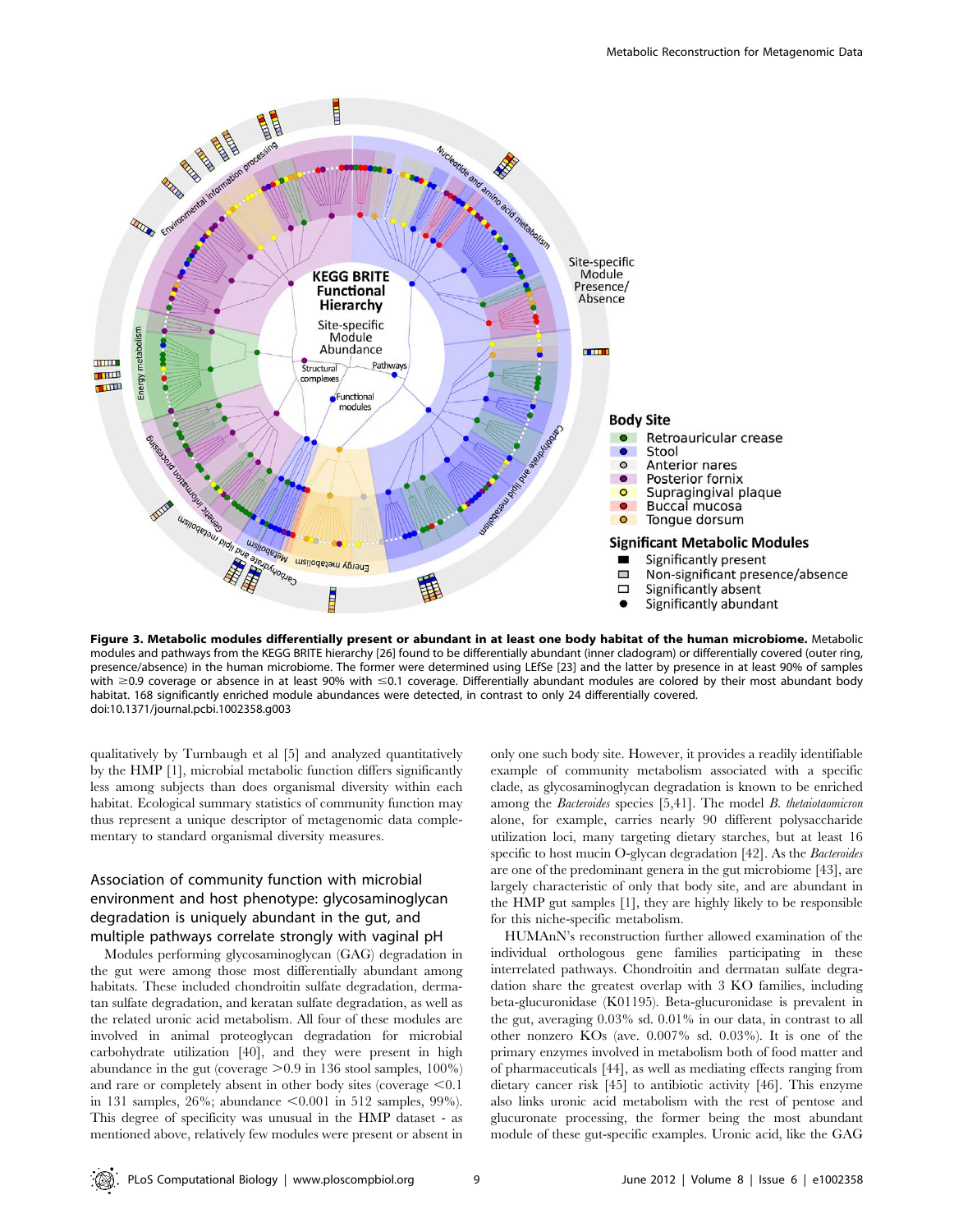

#### Principal components of niche-specific metabolic module abundance

Figure 4. Patterns of abundance of functional modules in 649 metagenomic samples covering seven body habitats. A heatmap of the first five principal components (>95% variance) of module abundances averaged and normalized over each of the seven body sites. Cell color indicates positive (yellow) or negative (blue) variation, with the adjacent Scree plot showing the total variance in each component. The three most positively and negatively covarying modules contributing to each component are shown. Briefly, the first principal component differentiates the skin and gastrointestinal tract, the second differentiates the vaginal habitat, the third the gut, the fourth the supragingival plaque versus other oral sites, and the fifth the nares versus skin.

doi:10.1371/journal.pcbi.1002358.g004



Figure 5. Gene- and module-specific reconstruction of glycosaminoglycan degradation specific to the gut microbiota. A) Individual gene family abundances for four gut-specific high abundance modules: chondroitin, dermatan, and keratan sulfate degradation (glycosaminoglycan degradation, also including heparan sulfate), and uronic acid metabolism (occurring directly downstream in the pentose and glucuronate interconversion pathway). Relative abundance is shown from dark (high) to light (low) green, averaged over 136 stool microbiomes, with enzymes not present in the KEGG Orthology in gray. Heparan degradation is absent specifically due to the lack of heparanase (K07964-5), but no one gene family is otherwise responsible for the high abundances of the remaining four modules in the gut, despite several shared enzymes (e.g. betaglucuronidase, K01195). B) Relative abundances of all five modules in all body habitats and samples, demonstrating gut-specific prevalence. Despite the close connections among these pathways, they show distinct patterns of relative abundance specific to the gut and covary at very low abundance in the oropharynx.

doi:10.1371/journal.pcbi.1002358.g005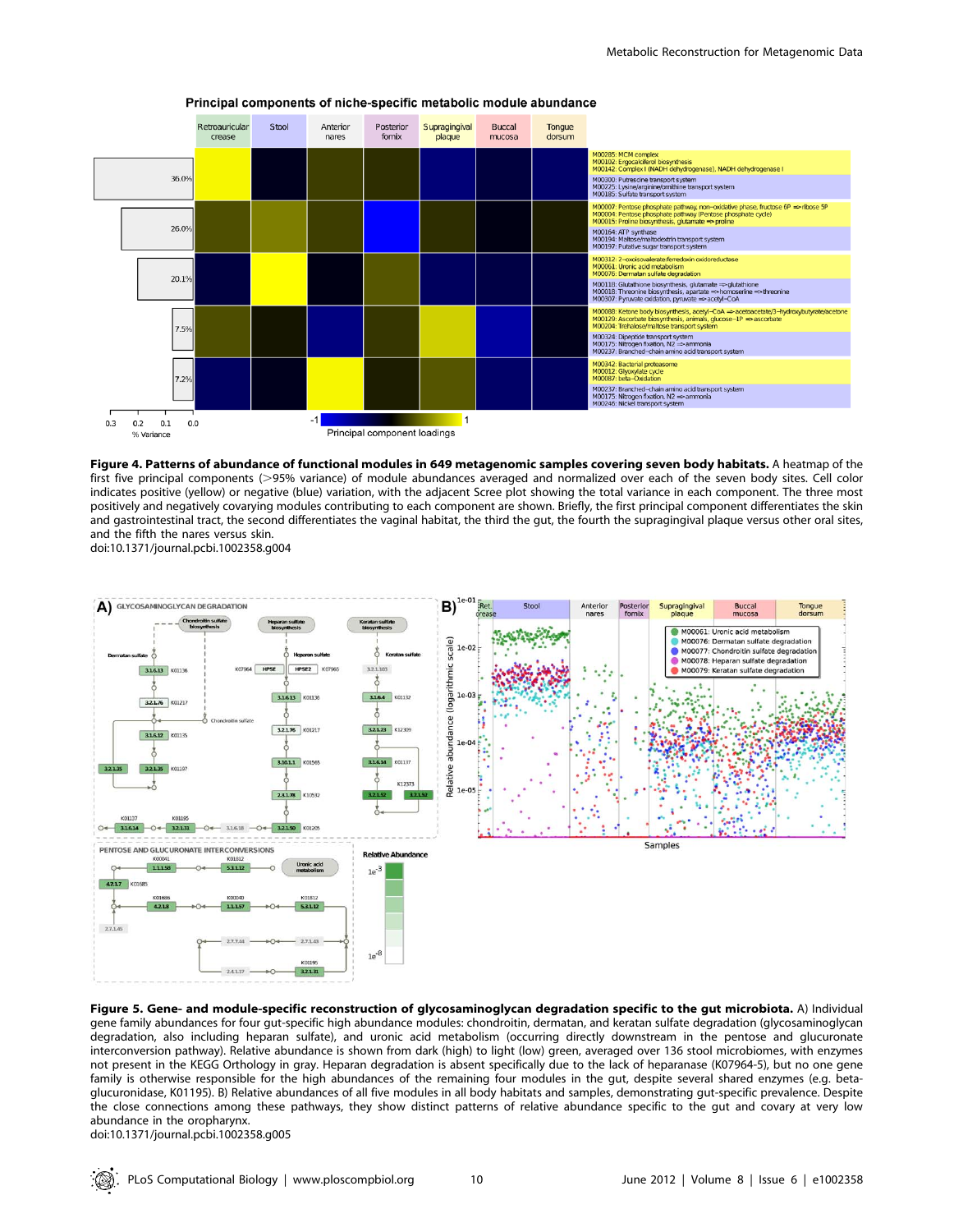sulfates, is a component of dietary fiber and glycoproteins degraded by intestinal bacteria [42]. In contrast, heparan sulfate degradation, an additional module included in glycoprotein degradation as defined by KEGG, is present at only low abundance among all body sites, in spite of sharing nearly half of its enzymes with the other three modules (ave.  $7.10^{-4}\%$  sd. 0.003% in the gut,  $\leq 10^{-5}$ % elsewhere). This is due exclusively to the absence of the module's input enzyme, heparanase (K07964- 5), a typically eukaryotic gene family implicated in tumor metastasis [47]; the healthy commensal microbiota may thus lack this activity in order to avoid undesirable inflammatory and immune response in the gut [48]. Conversely, the abundances of the four gut-specific GAG degration modules were not driven by one specific gene family (Figure 5), ranging from the most abundant beta-hexosaminidase (K12373, ave. 0.3% sd. 0.1%) to the low-abundance outlier L-iduronidase (K01217, ave.  $2 \cdot 10^{-5}$ % sd.  $3 \cdot 10^{-7}$ %). Given this ubiquity, it should be noted that GAGs possess wide-ranging activities including anti-cancer [49] and antimicrobial [50] properties; the abundance of degrading enzymes in the gut of any particular individual thus has the potential to affect the efficacy of GAG drugs [41,51]. The specificity and prevalence of these four modules in the gut microbiota provides one example of HUMAnN's ability to identify community metabolism across hundreds of samples and link it to individual microbial gene families.

We next examined modules differentially abundant in the 53 HMP vaginal posterior fornix samples (Supplemental Table S7). Enriched functions included phosphate, glutamate/aspartate, and phosphotransferase transport systems (M00222, M00230, M00276, M00277, M00287); other functions such as arginine and amino acid transport (M00229, M00237) were significantly depleted. The posterior fornix community's metabolic pattern was perhaps the most distinct of the habitats examined here, in agreement with the high degree of biochemical specialization (and thus intercellular transport) observed in the low-diversity vaginal community [7]. Perhaps most interestingly, the misleadingly labeled ''nitrogen fixation'' module (M00175) was overabundant in the posterior fornix, as well as in buccal mucosa and stool. This module can be driven by any one of four gene families: K00531, K02588, K00536, or the complex K02586+K02591. The low number of genes involved would render its detection prone to noise; however, as described below, this module is detected very consistently only in women with vaginal  $pH \ge 4.0$ , and then only due to either K00536 (Enzyme Class EC 1.19.6.1, nitrogenase flavodoxin) or, in a minority of cases, K02588 (EC 1.18.6.1, nitrogenase). These two gene families were mutually exclusive when detected, and the most common family K00536 is only included in the current reference genomes for Bacillus cereus, B. thuringiensis, and the archaeon Archaeoglobus fulgidus, none of which were detected in any vaginal samples [9]. While it seems unlikely that these enzymes are contributing to canonical nitrogen fixation per se, flavodoxin has been observed to be involved in the catalysis of nitric oxide production in the gut microbiota [52,53], and disrupted amine production in conjunction with elevated vaginal pH is a standard symptom of bacterial vaginosis [7]. In combination with the vaginal pH-associated modules below, this provides one example of microbial functionality linked to host phenotype that could not be recovered based on reference genomes, community structure, or phylometagenomic assays alone.

Given their lower diversity, the functional profiles of these vaginal microbiomes proved to be particularly informative when associated with host phenotype and microbial membership. Taxonomic profiles detailing the abundances of microorganisms in these communities were available from the HMP's 16S rRNA gene surveys [9], from mapping of metagenomic sequences to reference genomes [24], and from previous studies of the vaginal flora [7]. Specifically, Ravel et al [7] showed the presence of five microbiome types among the vaginal communities of reproductive age women, with four clusters dominated by different Lactobacillus species and one with low levels of all lactobacilli. Communities dominated by L. crispatus corresponded to lower pH  $(\leq 4)$ , which was also the case in the HMP posterior fornix data [1]. We observed a very tight co-clustering of the metabolic repertoires of these communities with the abundances of these five groups' characteristic species (Supplemental Figure S5), suggesting that in this specialized microbial niche, there is a particularly close association of community structure and function. To expand on this, we performed a comprehensive test of all 232 modules against the HMP's clinical metadata (phs000228.v3.p1 [54]) to uncover associations between microbial metabolic profiles and host phenotype. Available metadata included gender, age, BMI, geographical location, and others, as well as the pH of the posterior fornix and vaginal introitus in women. The latter were again strongly linked not only to community structure, but also with the abundances of several metabolic modules. Specifically, pH correlated with the abundances of N-acetylgalactosamine II phosphotransferase (M00277), proline biosynthesis (M00015), and again ''nitrogen fixation'' (M00175), while phosphate transport (M00222), peptide/nickel transport (M00239), and lysine biosynthesis (M00016) were associated with lower pH. Species within the Lactobacilli are known to specialize in exactly these areas of nutrient uptake and carbohydrate metabolism [55,56], and many of these differences can be observed directly within finished genomes (e.g. lysine biosynthesis is present in L. crispatus and lacking in L. gasseri [26]). It is currently near-impossible to obtain complete genomes for all organisms in complex communities, however, again emphasizing the utility of metagenomic functional reconstruction for direct association of community function with habitat and host phenotype.

A surprising feature of these data, however, was the observation of few other robust correlations between microbial metabolic abundances and host phenotype outside of the vaginal community, in contrast to recent studies of the gut microbiota [12] (Supplemental Table S1). Of all phenotypic associations with metabolic modules tested in the HMP stool microbiomes, only two reached significance (Spearman FDR  $q<0.1$ ), links between diastolic blood pressure and nickel transport (M00246) and between pulse rate and methionine degradation (M00035). Although these are within the range of false positives expected at this level of stringency, recent observations of the gut microbiota in atherosclerosis [57] have also detected borderline significant shifts in organismal composition. Among other body sites, the only additional associations were correlations with BMI among the skin community: lysine biosynthesis (M00016) and sulfate transport (M00185). Although the retroauricular crease represents our smallest sample size  $(n = 26)$ , these were significantly stronger  $(p<10^{-4})$  than any metabolic association with BMI in the stool community ( $n = 126$ , lowest  $p < 10^{-3}$ ), with the metagenomic abundance of lysine biosynthesis consistently increasing and that of sulfate transport decreasing at greater BMI. Additional associations beyond this false discovery rate are included in Supplemental Table S1 and include several modules detected only at higher read counts, emphasizing the need for sufficient sequencing coverage when rare metabolic functions (as opposed to abundant taxa) are of interest. As has been shown for genotype [58] and gene expression [59] data, phenotype can be difficult to reproducibly associate with high-dimensional genomic or metagenomic fea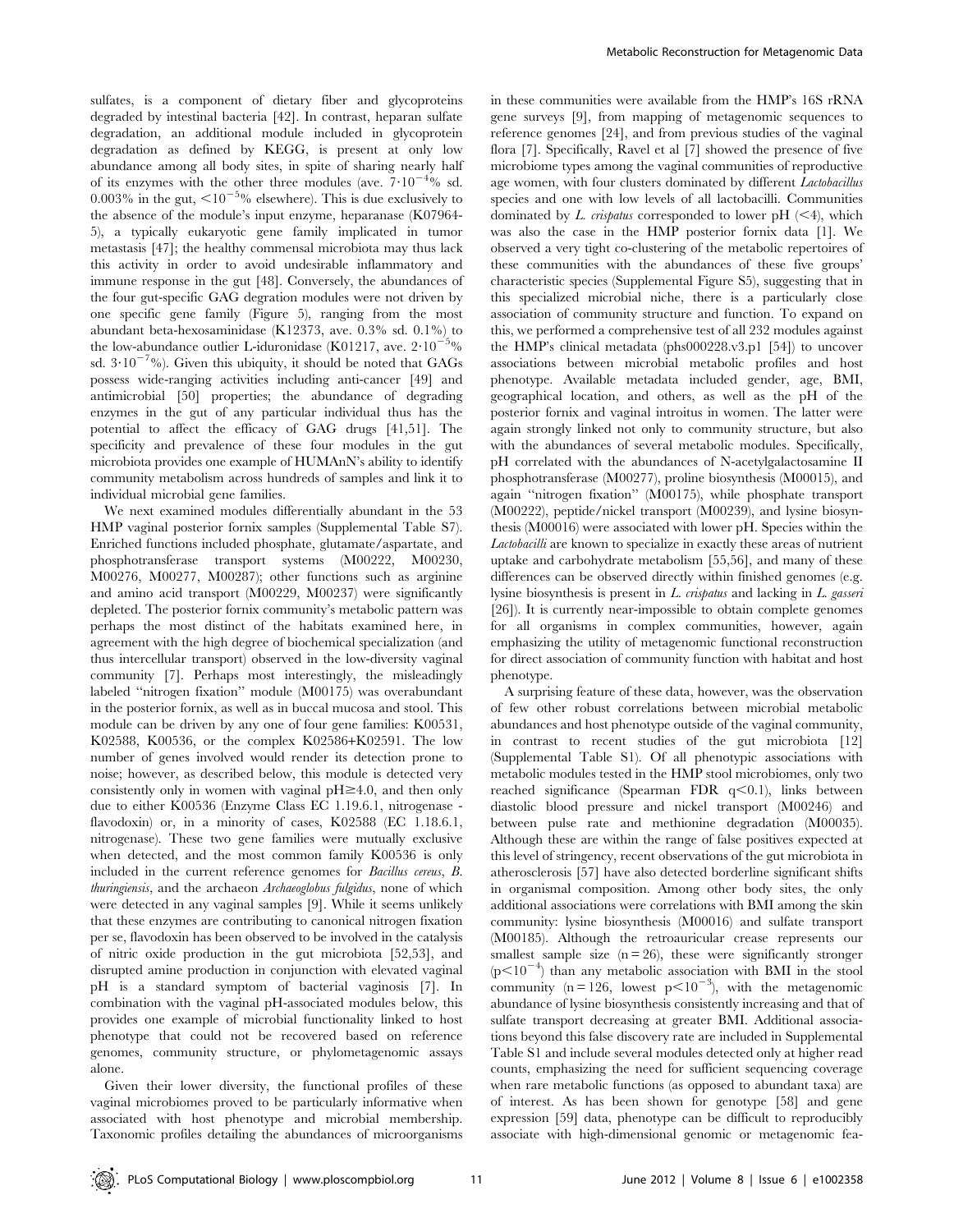tures, particularly in large cohorts with complex population structure or when using multivariate models [60]. It is also critical to note that the HMP population was strictly screened for diseasefree individuals [9], increasing phenotypic homogeneity and precluding the detection of microbial function perturbed in dysbioses. Further studies targeted to specific phenotypes and microbial communities of interest will be necessary to better understand the relationship between human microbiome membership, metabolism, and host phenotype.

# Relating larger metabolic pathways to functional modules and gene families: implementation of metabolic processes varies by niche

The analyses described up to this point, and the primary outputs of HUMAnN for metagenomic samples, focus on the coverages and abundances of small functional modules and individual gene families. Such modules are typically defined to carry out a specific metabolic step, such as production of a single amino acid from its immediate precursor. They contain an average of only  $\sim$ 10 genes and are structured to include both ''and'' relationships (multiple gene products that must function together in a complex or sequential pathway) and ''or'' relationships (alternative enzymes that can catalyze the same reaction). However, KEGG and other functional catalogs also define large pathways with up to several hundred genes that lack the complex combinations of relationships used to define small modules. HUMAnN can additionally recover coverages and abundances for any such pathways represented by unstructured sets of gene family identifiers. To this end, we analyzed 297 KEGG pathways present in the seven HMP body sites, containing 52 sd. 48 genes on average. While HUMAnN successfully recovered coverage and abundance information for these larger pathways in the HMP data (Supplemental Tables S8– 9), we often found them to be too broadly defined for adequate analysis of mixed microbial communities, arguing for a focus on smaller functional modules, biosynthetic clusters [61], and orthologous gene families.

Demonstrating these larger pathways' lack of specificity, 190 (64%) were at most 50% covered among all 649 samples; that is, although portions of the pathways were detected, at least half of the associated gene families were missing in every assayed microbial community. Of the remaining 107 pathways, 96 (90%) had a coefficient of variation below one, indicating variation in coverage lower than their mean across all samples. In other words, only small portions of most KEGG pathways are present in the human microbiome. Those pathways that were consistently present tended to be so broadly defined (e.g. ko02060, phosphotransferases, or ko00030, the entirety of pentose phosphate) that they provided too coarse a view with which to observe metabolic variation and niche specialization among body sites. Nevertheless, applying the same significance criteria as described above, 196 pathways (66%) were differentially abundant in at least one body site using LEfSe. These are detailed in Supplemental Table S7 and are for the most part analogous to the more specific small modules described above.

In contrast to this variation, however, we were again able to recover a subset of ''core'' pathways with moderate coverage and low variability across all sites of the human microbiome. The pathways with the lowest coefficient of variation across all samples in our data represented surprisingly diverse biochemistry, including terpenoid biosynthesis (ko00900), RNA degradation (ko03018), pyruvate metabolism (ko00620), and one-carbon metabolism (ko00670). These pathways were all present at an average of at least 0.5% relative abundance over all samples, with average coverages from 41% (of 75 genes in ko03018) to 77% (of 73 genes

in ko00620). Each of these pathways followed a very characteristic pattern: their overall pathway abundance remained near-constant across body site niches, while the modules implementing each pathway varied significantly. Terpenoid biosynthesis, for example, can be performed either by the mevalonate (module M00095) or by the non-mevalonate (M00096) module; both were present in the oropharynx and skin, only the former was present in the posterior fornix, and only the latter in the gut (Supplemental Table S5). Likewise, pyruvate metabolism includes portions of the citric acid cycle (M00173), absent from the posterior fornix and rare in the gut and skin; pyruvate oxidation (M00307), absent from the posterior fornix and rare in the gut; and pyruvate ferredoxin oxidoreductase (M00310), present only in the nares and gut. This trend complements the relationship between organismal and functional diversity described above and by the HMP overall [1], in which the communities at each body site of the human microbiome vary extensively, but the pathways needed for microbial life within these niches remain relatively stable. However, this result shows that the specific metabolic modules implementing stable, broad pathways tend to be specialized within each body site's microbial environment.

This pattern extended to individual gene families as well; while the pathways above demonstrated low variability across all body sites, other pathways were enriched at specific sites but possessed low inter-subject variability in the HMP population (Supplemental Table S9). These include, for example, glutamate metabolism in the gut (ko00250), which has been previously observed to be enriched in the stool microbiota [62]. Here, it showed low interindividual variability in the gut, although as above, its product glutamate serves as input for several modules that were themselves highly variable among subjects. Among others, these included proline biosynthesis (M00015); glutathione biosynthesis (M00118); glutathione transport (M00348); and portions of the TCA cycle (M00009–M00011 and M00311). We determined individual carbohydrate active enzyme (CAZy) gene families correlated with these modules by comparing them with CAZy abundances derived independently from the HMP metagenomic data [21]. Intriguingly, each of these modules in the gut correlated significantly (Spearman FDR  $q<0.05$ ) with multiple CAZy families, almost none of which included enzymes within the modules themselves (Supplemental Table S10). In particular, six CAZy-module pairs had significant positive or negative correlations in all seven body sites: proline biosynthesis with GH5 (cellulase) and GH18 (chitinase); 2-oxoglutarate ferredoxin oxidoreductase with GH28 (galacturonases) and GH97 (aglucosidase and  $\alpha$ -galactosidase); and glutathione transport with GH3 ( $\beta$ -glucosidase) and GH18.

Summarizing these three results, glutamate metabolism falls within a class of 57 pathways present in multiple niches within the human microbiomes sampled here but enriched in specific environments (e.g. the gut). 101 total large pathways varied little in site-specific abundance among individuals, but smaller modules within them (such as proline biosynthesis) showed greater intersubject variability. Finally, these module-specific changes in abundance almost always (99% of all modules) correlated with one or more individual CAZy gene families detected within the same metagenome independently of the pathway's constituent genes. Together, these data suggest that while the basics of microbial metabolism remain stable among human microbiome body sites and individuals, the modules and enzymes operating as specific metabolic producers and consumers within pathways vary among environments and subjects to adapt to changing nutrient and metabolite availabilities [10].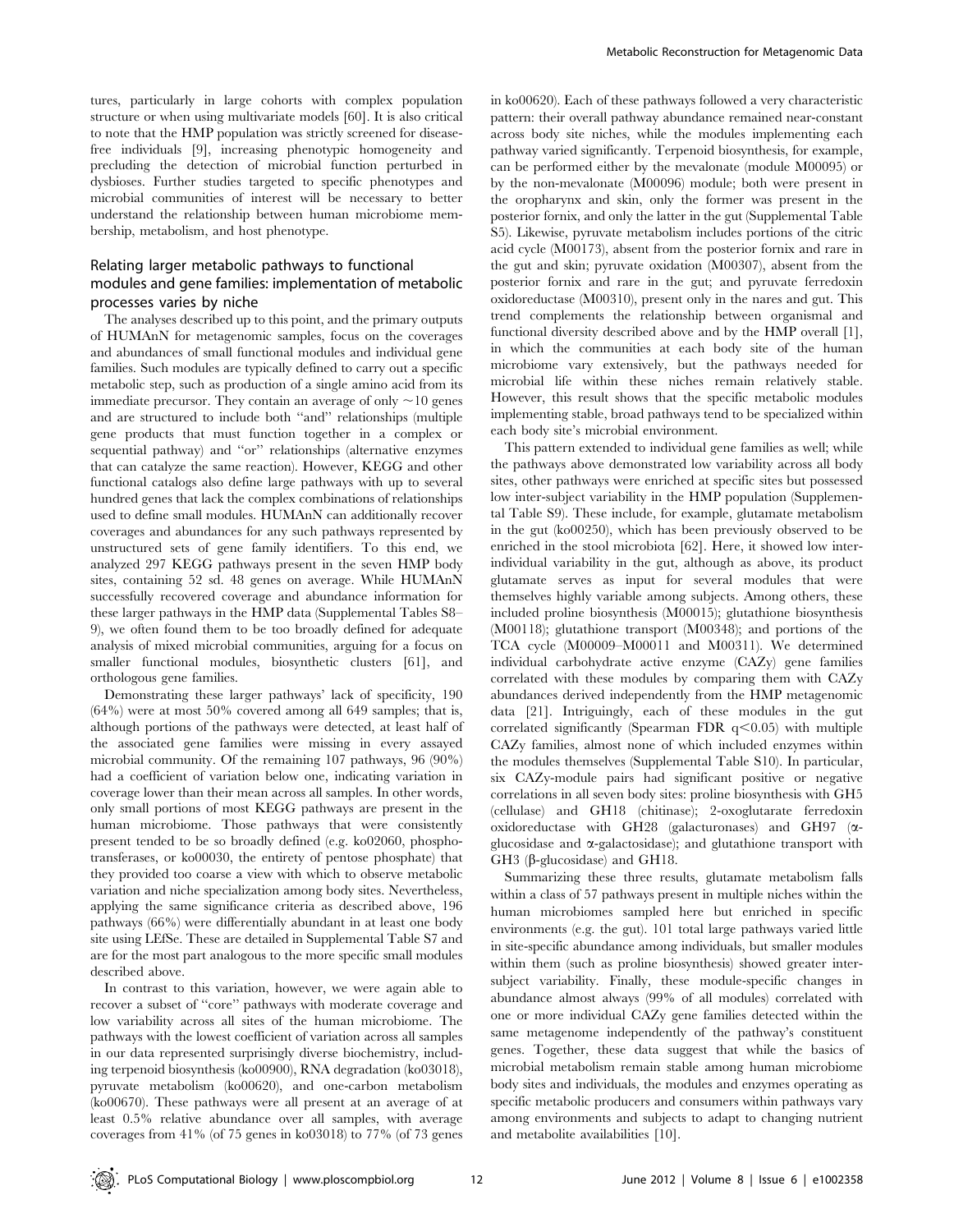## **Discussion**

Culture-independent metagenomic sequencing of microbial communities provides a wealth of data regarding their potential biological functions, particularly as studied for the human body by the Human Microbiome Project. Here, we have described the development of the HUMAnN methodology for high-throughput metagenomic functional reconstruction and its application to 649 communities from 7 body habitats sequenced as part of the HMP. Validation of HUMAnN's accuracy using four additional synthetic communities of increasing complexity demonstrated its ability to quantify both pathway presence and relative abundance, with correlations to true abundances  $>0.9$ . When analyzing the human microbiome, relatively few modules were specifically present or absent in any one body habitat, but over two thirds varied in abundance by habitat and 24 were core to all hosts and habitats. Less variation was evident among hosts, although we demonstrated one example in which nutrient transport and mechanisms of central carbon metabolism were strongly associated with vaginal pH. HUMAnN's functional reconstructions include the abundances of large, general pathways, smaller and more specific metabolic modules, and individual orthologous gene families; each data type proved to show distinct patterns of variation among body sites and to provide a different perspective on underlying microbial community function.

Characterization of microbial communities by large-scale shotgun metagenomic sequencing is a relatively recent advance, and computational methods for assessing these data in terms of biological function are under active development. Several previous studies have analyzed individual reads or assembled contigs using direct annotation by BLAST to orthologous gene families [5,11] or to proxy genes [63]. Other computational pipelines such as MG-RAST [14] and MEGAN [15] do include full pathway reconstruction, generally using approaches that rely on the single best BLAST hit for each metagenomic read. Here, HUMAnN scaled easily to provide module and pathway reconstructions for .3.5 Tbp of HMP metagenomic data by avoiding metagenomic assembly and employing an accelerated translated BLAST implementation, requiring a total of approximately 13,000 CPUhours for sequence search and 175 for metabolic reconstruction (750 and 55K sequences/second, respectively). HUMAnN is not dependent on any particular BLAST implementation, however, and provides default support for NCBI BLAST, MBLASTX as employed here, MAPX (Real Time Genomics, San Francisco, CA), and USEARCH [27]. In each case, the approximations used to accelerate search against a functionally characterized orthologous sequence database are mitigated by considering all read-tosequence hits in a weighted manner. This leaves overall gene family abundance recovery essentially unchanged while improving full module/pathway recovery, as ambiguous BLAST hits can be resolved later in the reconstruction process when more information is available (Supplemental Figure S2). Further, each of HUMAnN's processing modules incorporates one or more types of additional knowledge, e.g. pathway parsimony by means of MinPath [22] and subsequent automatic taxonomic limitation based on BLAST organismal abundance profiles. These steps are not guaranteed to be optimal in all situations - taxonomic limitation, for example, might degrade performance in environments rich in novel or rapidly evolving organisms - but they are heuristics designed to improve reconstruction in most cases. They thus generally take advantage of the compositional information that can be leveraged when combining multiple gene family sequences into a single module or pathway, decreasing the noise potentially arising from examining single best BLAST hits.

It should be noted that when analyzing metagenomic data as described here, HUMAnN reconstructs a profile of a microbial community's metabolic potential, not its metabolic activity per se. The abundances of gene families and pathways inferred by the system describe only the enzymes encoded by one or more microbial genomes, and their relationship to realized transcriptional or protein activity may not be straightforward in the absence of additional metatranscriptomic, metaproteomic, or metametabolomic data [64]. However, these metagenomic gene family and module abundances are appropriate as inputs into more sophisticated metabolic network and systems biology models, which have recently begun to incorporate features such as predicted compartmentalization, small molecule transport, and multi-organism interactions in microbial communities [65,66]. HUMAnN as described here was designed to infer a permissive superset of community function that does not yet include realized transcriptional activity or organismal compartmentalization, and we hope to incorporate these features during future work. It should be emphasized that HUMAnN as currently implemented is appropriate for analysis of metatranscriptomic data from short sequence reads as well, from which it will reconstruct the abundance of actively transcribed gene families or pathways within a microbiome.

The results produced by HUMAnN and analyzed above for the human microbiome include the application of several community diversity measures to microbial function. Such measures are typically applied instead to organismal abundances, where  $\alpha$ diversity summarizes complexity and types of different organisms within a community and  $\beta$ -diversity the similarities (or differences) between multiple communities' structures [34]. Such organismal diversity measures have been very successful in describing properties of the human microbiome in large populations, such as the greater similarity of children's and parents' microbiomes [5] or reduced microbial diversity in conditions such as Crohn's disease [67]. Conversely, ecological functional diversity has been developed primarily in macroecology, specifically as applied to phenotypic traits [35,68]. To our knowledge, however, this represents the first application of  $\alpha$ -diversity measures to molecular function within microbial communities and specifically to the human microbiome. The HMP consortium has contrasted the functional diversities reported above with comparable organismal diversity measures at the genus, species, and strain levels throughout the human microbiome [1]. Their results suggest that functional diversity is lower than phylogenetic diversity both within and between communities throughout the human microbiome; that is, the microbes within this human population vary more than do the biological processes carried by their metagenomes. It must be noted that this conclusion speaks so far only to the disease-free HMP population, however, and only to the subset of characterized orthologous gene families currently analyzable by HUMAnN. Further variability in the functional potential of the microbiota may certainly remain to be found in its substantial carriage of uncharacterized gene families (estimated as high as 80% [11]) and during disruptions of host health.

A key consideration during our development of the HUMAnN pipeline was versatility; the software implementation can easily be extended to assess any functional catalog, characterized sequences, or metagenomic sequences (e.g. 454 reads). In other analyses by the HMP, additional protein databases including MetaCyc [28], CAZy [21], virulence related proteins [69], and antibiotic resistance genes [70] were all processed using HUMAnN. MetaCyc, for example, includes both characterized sequences and metabolic modules, for which HUMAnN reconstructed coverages and abundances; other databases included no explicit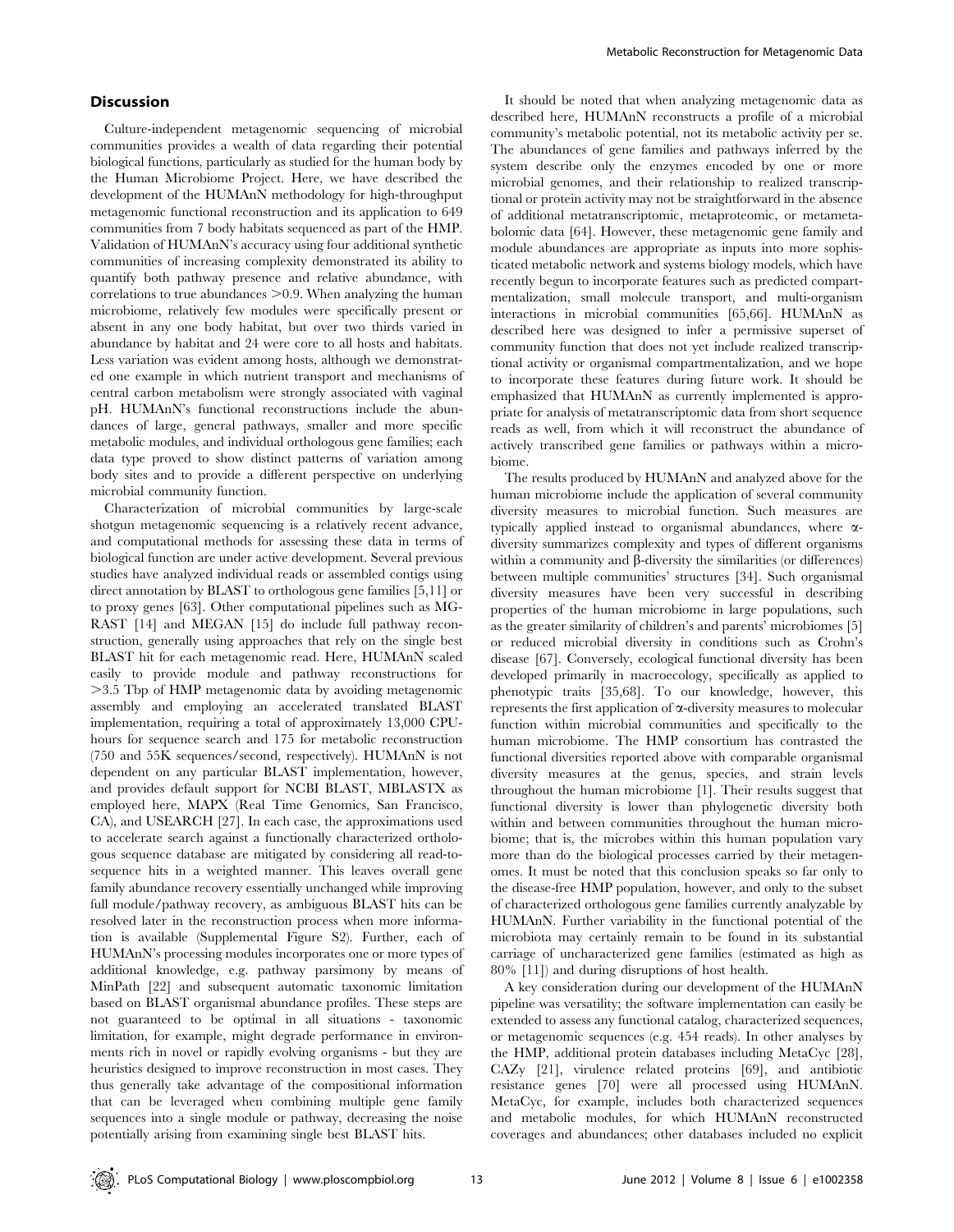pathway groupings, and gene families were used directly to examine differential abundance. While these smaller databases are less appropriate for quantitative evaluations or broad metabolic reconstruction, they can be used with HUMAnN to provide focused coverage of specific biological areas. As detailed above, in addition to its primary abundance and coverage outputs, HUMAnN by default calculates a number of basic ecological summary statistics as applied to community functional profiles; it also produces detailed gene-level outputs for each community that can be directly imported into the JCVI Metagenomics Reports (METAREP) [71] software. All components in the pipeline, including taxonomic limitation, are entirely data-driven; the methodology can therefore be used for functional reconstruction on any genomic data from microbial or eukaryotic organisms, although in a single-organism setting, there are not clear benefits over standard genome annotation pipelines. However, individual modules (such as gap filling or the inclusion of multiple BLAST hits) can be manually activated or deactivated by the user for particular datasets. Importantly for microbial communities, HUMAnN can also be used on other data types, including metaproteomic or metatranscriptomic sequences; we anticipate HUMAnN being useful in the reconstruction of pathway activities in transcriptomic sequences from different environmental communities, for example.

In closing, we would like to emphasize that HUMAnN's current approach to microbial community functional reconstruction is explicitly independent of the organismal membership of these communities. It was designed to complement taxonomic classifications of community structure, and integration of community function with membership is an area of further ongoing work [15]. Particularly in the human microbiome, full genome sequences are available for many reference strains isolated from multiple body sites, which has already allowed community membership to be analyzed simultaneously in metagenomic and 16S taxonomic marker sequences [1,24]. By combining membership with functional reconstruction, specialized processes in specific habitats or hosts, for example, can be correlated with the organisms providing or dependent on these aspects of community function. While the general applicability of Beijerinck's 1913 hypothesis [72] that, ''Everything is everywhere, and the environment selects,'' is still unclear, we speculate that it may prove to be more broadly accurate for microbial function than for microbial organisms. That is, there may be a moderately stable pool of core microbial pathways, present in all communities but implemented by different organisms and gene families, with relative abundance (and activity) determined by the local selective pressures of each microbial habitat. This appears to be at least somewhat the case in the human microbiome, and further investigation will determine whether this pattern holds for the functional profiles of broader classes of microbial communities.

### Supporting Information

Figure S1 Evaluation of parameter settings and processing modules in the HUMAnN pipeline. Four synthetic metagenomes (high and low complexity, equally and lognormally distributed organismal abundances) were used as a gold standard to evaluate variants of the HUMAnN pipeline for both metabolic modules (Mod.) and full KEGG pathways (Path). The accuracies of relative abundance estimates (left) were evaluated using Pearson correlation with the gold standards (Supplemental Table S3), whereas the coverage (right) was evaluated using partial AUC at 10% false positives in order to specifically prevent erroneously high-confidence false positives. The choices evaluated here include

whether to assign genes to modules/pathways using MinPath (MP) or naively, inclusion of taxonomic limitation (Tax) without or with gene copy number correction (TaxC), add-one (Sm) or Witten-Bell (SmWB) abundance smoothing, and biological gap filling using pathway medians (GF) or averages (GFAve). The final HUMAnN pipeline that achieved the best overall performance is highlighted in bold and consists in the sequential execution of MinPath, taxonomic limitation with copy number correction, and medianbased gap filling.

#### (PDF)

Figure S2 Performance of HUMAnN abundance and coverage inference as compared to a best-BLAST-hit (BBH) approach. The HUMAnN pipeline for KEGG metabolic modules and pathways was compared to a best-BLAST-hit approach to module reconstruction. Evaluations of abundance (left columns, by Pearson correlation) and coverage (right columns, by partial AUC at 10% false positives) are summarized in the first row. Subsequent rows show full scatterplots with regressions (left, abundances) and ROC curves (right, coverages) for each individual method over the entire gold synthetic community gold standards. These include A) high-complexity (100 organisms) staggered abundances B) low-complexity (20 organisms) staggered, C) high-complexity even abundances, and D) low-complexity even.

#### (PNG)

Figure S3 Accuracy of HUMAnN relative abundance predictions for individual KOs. Predicted versus actual abundances sunflower plotted for each of the 13,980 KEGG Orthology gene families (KOs) evaluating four E-value weighting schemes (HUMAnN's default p-value, inverse E-value, bitscore, and sigmoid E-value) and best-BLAST-hit alone in the A) the staggered high-complexity synthetic community, B) the staggered low-complexity, C) even high-complexity, and D) even lowcomplexity. Pearson correlation coefficients and regressions of arcsine square root transformed values are also reported. The performance of HUMAnN on the overall population of individual genes did not differ significantly from that of a best-BLAST-hit approach, although the preservation of additional information from multiple hits for later use (using any weighting scheme) does improve module and pathway abundance recovery (Supplemental Figure S2).



Figure S4 Evaluation of individual HUMAnN processing modules on 10 synthetic metagenomes. An additional 10 synthetic metagenomes were generated with high-complexity (100 organisms) and random lognormally distributed abundances. These were searched against KEGG protein sequences using USEARCH, allowing multiple hits with maximum e-value 1. All combinations of select HUMAnN modules were then assessed, including best-BLAST-hit versus multiple hits weighted by p-value and the presence or absence of taxonomic limitation with or without copy number normalization. HUMAnN default settings are highlighted in gray. Processing steps recapitulated their behavior as observed in Supplemental Figure S1. (PDF)

Figure S5 Co-clustering of metabolic pathways and microbes from community-specific genera in the vaginal microbiome. Hierarchical clustering (average linkage using uncentered Pearson correlation) was applied jointly to the eight signature organisms from the five lineages known to characterize different microbiome types [7] and to the 62 metabolic modules correlated with these taxa in the posterior fornix microbiome. All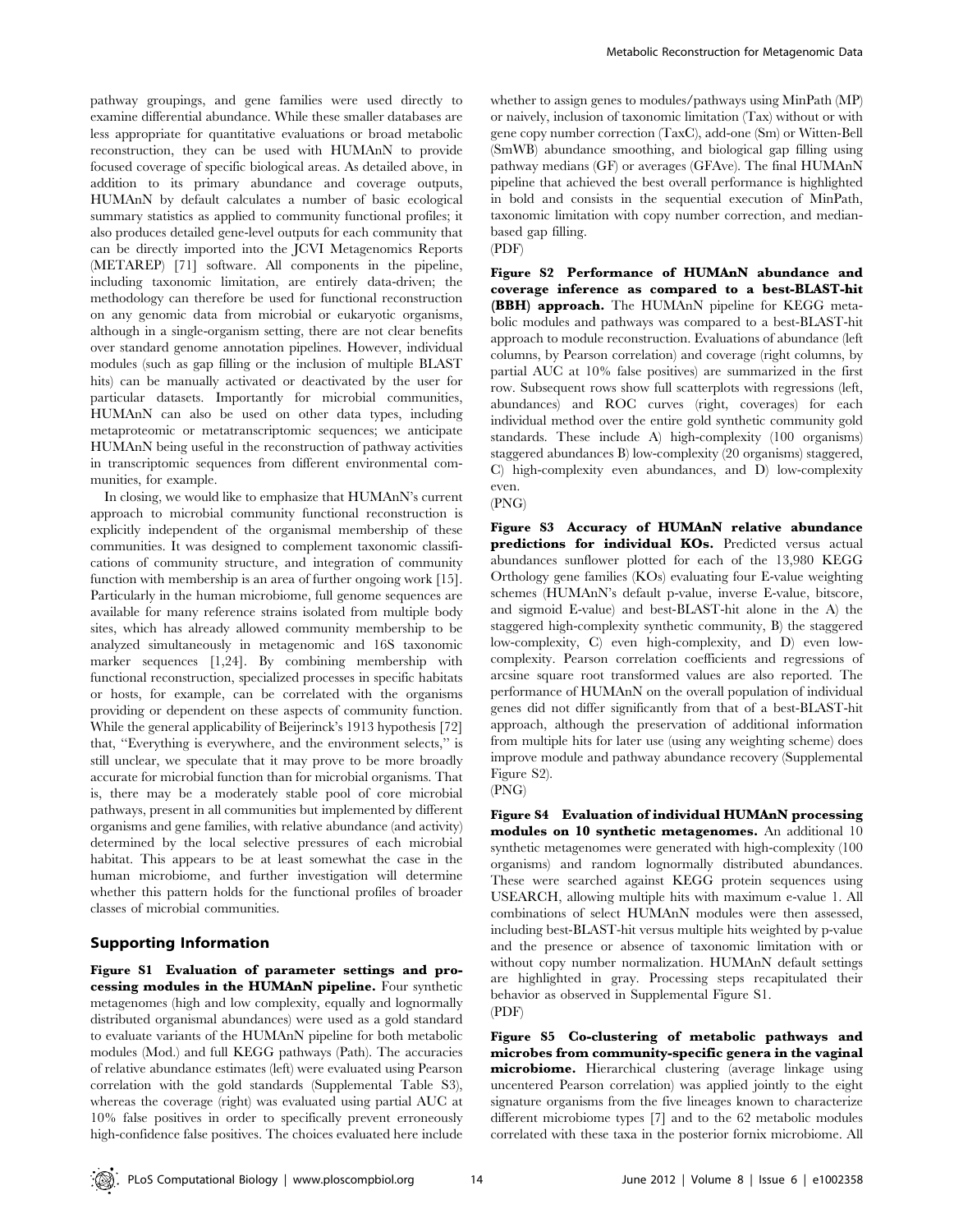relative abundances are row z-score normalized for visualization. Differentially abundant metabolism varies directly in proportion to these signature taxa, which themselves group the 52 samples into five distinct microbiome types. These are in turn correlated with the host vaginal pH phenotype, suggesting the specialization of these organisms with respect to metabolic function in the maintenance of community structure and environmental pH. (PNG)

Table S1 Significant associations between microbial function and host phenotype in seven habitats of the human microbiome. Each row reports a significant body-sitespecific association between microbial functional module abundance and host metadata, including biometrics (gender, BMI, etc.) as well as sample processing (e.g. sequence depth). P-values were calculated using Spearman's r for continuous metadata and the Kruskal-Wallis nonparametric ANOVA for categorical features as reported in the Methods, with Q-values representing a Benjamini-Hochberg false discovery rate correction for multiple hypothesis tests.

#### (XLSX)

Table S2 Community composition of four synthetic metagenomes used to evaluate performance of metabolic reconstruction. Microbes for the low-complexity (20 organism) community weree hand-chosen from clades representative of the human microbiome. Their relative abundances in the staggered community were likewise chosen to be roughly representative of physiological occurrence rates. Organisms in the high-complexity (100 organism) synthetic community were randomly selected from KEGG high-quality manually curated finished genomes. Their abundances in the staggered community were randomly generated from a lognormal distribution. These synthetic community designs for computational performance evaluation were inspired by those of [31] as adapted to the complexity and phylogeny of the human microbiome. (XLSX)

Table S3 Gold standard abundances of KEGG gene families, pathways, and modules for four synthetic metagenomes. A ground truth of genes, small functional modules, and large pathways in each of four synthetic metagenomes was calculated from the organismal compositions in Supplemental Table S2 as follows. The abundances of gene families were computed by multiplying the frequency of each KEGG Orthology gene family in organisms' reference genomes by the organism's relative abundance (even or staggered) in each community. Module presence/absence and abundance was determined based on conjunctive normal form satisfaction of constituent gene presence/absence and relative copy number, respectively. Pathway presence/absence was used as defined by KEGG, with abundance as multiplied by each organism's relative abundance within the communities.

(XLSX)

Table S4 HUMAnN coverage estimates for functional modules in the human microbiome. Inferred module presence/absence confidence values for each of 227 KEGG modules in 649 samples spanning seven body sites across the human microbiome.

(XLSX)

Table S5 HUMAnN relative abundance estimates for functional modules in the human microbiome. Inferred module abundance values for each of 250 KEGG modules in 649 samples spanning seven body sites across the human microbiome. (XLSX)

Table S6 Core and differentially covered modules in the human microbiome. Metabolic modules determined to be core and variable across body sites based on coverage estimates from the HUMAnN pipeline. Core modules were defined with coverage  $\geq 0.9$  (or at a lower stringency  $\geq 0.3$  threshold) in  $\geq 90\%$  of the samples from each body site. Variable modules were defined to be present (as above) in at least one body site and absent  $(\leq 0.1$  in  $\geq$ 90% of samples) in at least one body site. 24 samples. Using these definitions, 16 modules were core across all body sites at coverage 0.9 and 24 at 0.3, and 24 modules were variably covered among body sites.

(XLSX)

Table S7 Modules and pathways differentially abundant in at least one body site as determined by LEfSe. We applied the LEfSe [23] biomarker discovery tool separately to functional module and pathway abundances from HUMAnN to determine those over- or under-enriched in at least one body site. Default statistical parameters of  $\alpha$  = 0.05 and LDA score 2.0 were used. This table reports features found to be differential in at least one body site and the site at which they were most abundant. (XLSX)

Table S8 HUMAnN coverage estimates for metabolic pathways in the human microbiome. Inferred pathway presence/absence confidence values for each of 281 KEGG pathways in 649 samples spanning seven body sites across the human microbiome.

(XLSX)

Table S9 HUMAnN relative abundance estimates for metabolic pathways in the human microbiome. Inferred pathway abundance values for each of 297 KEGG pathways in 649 samples spanning seven body sites across the human microbiome.

(XLSX)

Table S10 Significant associations between KEGG modules and individual carbohydrate active enzyme (CAZy) gene families. Statistically significant Spearman correlations between module abundances (from HUMAnN) and CAZy abundances (independently generated from the same metagenomic data by [21]) were identified across all body sites (FDR  $q<0.05$ ). Note that many metabolic functions within every body site correlate strongly with CAZy abundances, even for the many pathways that do not themselves include the correlated CAZys. (XLSX)

#### Acknowledgments

The authors would like to thank all of the participants in the Human Microbiome Consortium's Metabolic Reconstruction group, including Yuzhen Ye for providing MinPath, Maria Rivera for biological input and Joshua McMichael for graphic design. We're also grateful to the entire Human Microbiome Consortium, including the four sequencing centers (the Broad Institute, Washington University, Baylor College of Medicine, and the J. Craig Venter Institute), associated investigators from many additional institutions, and the NIH Office of the Director Roadmap Initiative for making the HMP possible.

### Author Contributions

Conceived and designed the experiments: OW DG MM CH. Performed the experiments: SA AMS CH. Analyzed the data: SA NS AMS JI BLC CH. Contributed reagents/materials/analysis tools: JG BRM JZ MT BH STK BM PDS. Wrote the paper: SA NS CH. Implemented the software: NS BRM CH.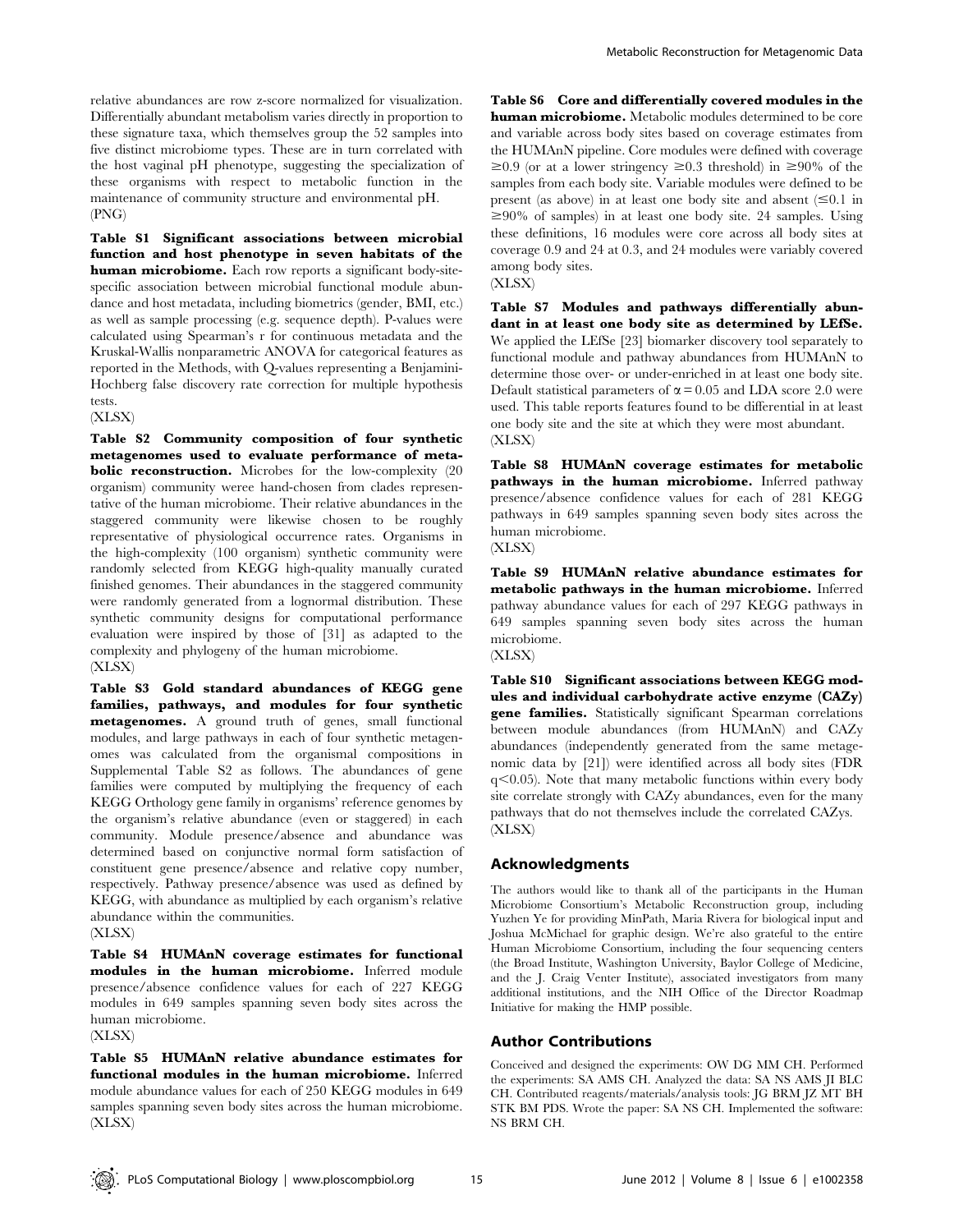- 1. The Human Microbiome Consortium (2012) Structure, Function and Diversity of the Human Microbiome in an Adult Reference Population. Nature. E-pub ahead of print. doi: 10.1038/nature11234.
- Stecher B, Hardt WD (2008) The role of microbiota in infectious disease. Trends Microbiol 16: 107–114.
- 3. Round JL, Mazmanian SK (2009) The gut microbiota shapes intestinal immune responses during health and disease. Nat Rev Immunol 9: 313–323.
- 4. Garrett WS, Gordon JI, Glimcher LH (2010) Homeostasis and inflammation in the intestine. Cell 140: 859–870.
- 5. Turnbaugh PJ, Hamady M, Yatsunenko T, Cantarel BL, Duncan A, et al. (2009) A core gut microbiome in obese and lean twins. Nature 457: 480–484.
- 6. Li H, Ruan J, Durbin R (2008) Mapping short DNA sequencing reads and calling variants using mapping quality scores. Genome Res 18: 1851–1858.
- 7. Ravel J, Gajer P, Abdo Z, Schneider GM, Koenig SS, et al. (2011) Vaginal microbiome of reproductive-age women. Proc Natl Acad Sci U S A 108 Suppl 1: 4680–4687.
- 8. Grice EA, Snitkin ES, Yockey LJ, Bermudez DM, Liechty KW, et al. (2010) Longitudinal shift in diabetic wound microbiota correlates with prolonged skin defense response. Proc Natl Acad Sci U S A 107: 14799–14804.
- 9. The Human Microbiome Consortium (2012) A framework for human microbiome research. Nature. E-pub ahead of print. doi: 10.1038/nature11209.
- 10. Costello EK, Lauber CL, Hamady M, Fierer N, Gordon JI, et al. (2009) Bacterial community variation in human body habitats across space and time. Science 326: 1694–1697.
- 11. Qin J, Li R, Raes J, Arumugam M, Burgdorf KS, et al. (2010) A human gut microbial gene catalogue established by metagenomic sequencing. Nature 464: 59–65.
- 12. Arumugam M, Raes J, Pelletier E, Le Paslier D, Yamada T, et al. (2011) Enterotypes of the human gut microbiome. Nature 473: 174–80.
- 13. Markowitz VM, Ivanova NN, Szeto E, Palaniappan K, Chu K, et al. (2008) IMG/M: a data management and analysis system for metagenomes. Nucleic Acids Res 36: D534–538.
- 14. Meyer F, Paarmann D, D'Souza M, Olson R, Glass EM, et al. (2008) The metagenomics RAST server - a public resource for the automatic phylogenetic and functional analysis of metagenomes. BMC Bioinformatics 9: 386.
- 15. Mitra S, Rupek P, Richter DC, Urich T, Gilbert JA, et al. (2011) Functional analysis of metagenomes and metatranscriptomes using SEED and KEGG. BMC Bioinformatics 12 Suppl 1: S21.
- 16. Gill SR, Pop M, Deboy RT, Eckburg PB, Turnbaugh PJ, et al. (2006) Metagenomic analysis of the human distal gut microbiome. Science 312: 1355– 1359.
- 17. Gianoulis TA, Raes J, Patel PV, Bjornson R, Korbel JO, et al. (2009) Quantifying environmental adaptation of metabolic pathways in metagenomics. Proc Natl Acad Sci U S A 106: 1374–1379.
- 18. Sharon I, Pati A, Markowitz VM, Pinter RY. (2009) A Statistical Framework for the Functional Analysis of Metagenomes. In: Batzoglou S, editor. Lecture Notes in Computer Science. Springer Berlin/Heidelberg. pp. 496–511.
- 19. Kurokawa K, Itoh T, Kuwahara T, Oshima K, Toh H, et al. (2007) Comparative metagenomics revealed commonly enriched gene sets in human gut microbiomes. DNA Res 14: 169–181.
- 20. White JR, Nagarajan N, Pop M (2009) Statistical methods for detecting differentially abundant features in clinical metagenomic samples. PLoS Comput Biol 5: e1000352.
- 21. Cantarel BL, Lombard V, Henrissat B (2012) Complex Carbohydrate Utilization by the Healthy Human Microbiome. PLoS One. E-pub ahead of print. doi: 10.1371/journal.pone.0028742.
- 22. Ye Y, Doak TG (2009) A parsimony approach to biological pathway reconstruction/inference for genomes and metagenomes. PLoS Comput Biol 5: e1000465.
- 23. Segata N, Izard J, Waldron L, Gevers D, Miropolsky L, et al. (2011) Metagenomic biomarker discovery and explanation. Genome Biol 12: R60.
- 24. Martin J, Sykes S, Young S, Kota K, Sanka R, et al. (2012) Optimizing Read Mapping to Reference Genomes to determine composition and species prevalence in microbial communities. PLoS One. E-pub ahead of print. doi: 10.1371/journal.pone.0036427.
- 25. Li H, Durbin R (2009) Fast and accurate short read alignment with Burrows-Wheeler transform. Bioinformatics 25: 1754–1760.
- 26. Kanehisa M, Goto S, Furumichi M, Tanabe M, Hirakawa M (2010) KEGG for representation and analysis of molecular networks involving diseases and drugs. Nucleic Acids Res 38: D355–360.
- 27. Edgar RC (2010) Search and clustering orders of magnitude faster than BLAST. Bioinformatics 26: 2460–2461.
- 28. Caspi R, Altman T, Dale JM, Dreher K, Fulcher CA, et al. (2010) The MetaCyc database of metabolic pathways and enzymes and the BioCyc collection of pathway/genome databases. Nucleic Acids Res 38: D473–479.
- 29. Witten IH, Bell TC (1991) The zero-frequency problem: Estimating the probabilities of novel events in adaptive text compression. IEEE Trans Inf Theory 37: 1085–1094.
- 30. Hastings C, Mosteller F, Tukey JW, Winsor CP (1947) Low moments for small samples: a comparative study of order statistics. Ann Math Stat 18: 413–426.
- 31. Mavromatis K, Ivanova N, Barry K, Shapiro H, Goltsman E, et al. (2007) Use of simulated data sets to evaluate the fidelity of metagenomic processing methods. Nat Methods 4: 495–500.
- 32. Huang Y, Lemieux MJ, Song J, Auer M, Wang DN (2003) Structure and mechanism of the glycerol-3-phosphate transporter from Escherichia coli. Science 301: 616–620.
- 33. Ware D, Watt J, Swiatlo E (2005) Utilization of putrescine by Streptococcus pneumoniae during growth in choline-limited medium. J Microbiol 43: 398–  $405.$
- 34. Magurran AE (2004) Measuring Biological Diversity. Wiley-Blackwell. 264 pp.
- 35. Lavorel S, Grigulis K, McIntyre S, Williams NSG, Garden D, et al. (2008) Assessing functional diversity in the field–methodology matters! Funct Ecol 22: 134–147.
- 36. Villeger S, Mason NW, Mouillot D (2008) New multidimensional functional diversity indices for a multifaceted framework in functional ecology. Ecology 89: 2290–2301.
- 37. Schloss PD, Handelsman J (2008) A statistical toolbox for metagenomics: assessing functional diversity in microbial communities. BMC Bioinformatics 9: 34.
- 38. Raes J, Letunic I, Yamada T, Jensen LJ, Bork P (2011) Toward molecular traitbased ecology through integration of biogeochemical, geographical and metagenomic data. Mol Syst Biol 7: 473.
- 39. Pielou EC (1975) Indices of diversity and evenness. In: Pielou EC, editor. Ecological Diversity. John Wiley and Sons.
- 40. Xu J, Mahowald MA, Ley RE, Lozupone CA, Hamady M, et al. (2007) Evolution of symbiotic bacteria in the distal human intestine. PLoS Biol 5: e156.
- 41. Ahn MY, Shin KH, Kim DH, Jung EA, Toida T, et al. (1998) Characterization of a Bacteroides species from human intestine that degrades glycosaminoglycans. Can J Microbiol 44: 423–429.
- 42. Martens EC, Koropatkin NM, Smith TJ, Gordon JI (2009) Complex glycan catabolism by the human gut microbiota: the Bacteroidetes Sus-like paradigm. J Biol Chem 284: 24673–24677.
- 43. Bajzer M, Seeley RJ (2006) Obesity and gut flora. Nature 444: 1009–1010.
- 44. Gloux K, Berteau O, El Oumami H, Béguet F, Leclerc M, et al. (2010) Microbes and Health Sackler Colloquium: A metagenomic {beta}-glucuronidase uncovers a core adaptive function of the human intestinal microbiome. Proc Natl Acad Sci U S A 108: 4539–46.
- 45. Humblot C, Murkovic M, Rigottier-Gois L, Bensaada M, Bouclet A, et al. (2007) Beta-glucuronidase in human intestinal microbiota is necessary for the colonic genotoxicity of the food-borne carcinogen 2-amino-3-methylimidazo[4,5-f]quinoline in rats. Carcinogenesis 28: 2419–2425.
- 46. Takasuna K, Hagiwara T, Hirohashi M, Kato M, Nomura M, et al. (1996) Involvement of beta-glucuronidase in intestinal microflora in the intestinal toxicity of the antitumor camptothecin derivative irinotecan hydrochloride (CPT-11) in rats. Cancer Res 56: 3752–3757.
- 47. Vlodavsky I, Friedmann Y, Elkin M, Aingorn H, Atzmon R, et al. (1999) Mammalian heparanase: gene cloning, expression and function in tumor progression and metastasis. Nat Med 5: 793–802.
- 48. Waterman M, Ben-Izhak O, Eliakim R, Groisman G, Vlodavsky I, et al. (2007) Heparanase upregulation by colonic epithelium in inflammatory bowel disease. Mod Pathol 20: 8–14.
- 49. Yip GW, Smollich M, Gotte M (2006) Therapeutic value of glycosaminoglycans in cancer. Mol Cancer Ther 5: 2139–2148.
- 50. Schmidtchen A, Frick IM, Bjorck L (2001) Dermatan sulphate is released by proteinases of common pathogenic bacteria and inactivates antibacterial alphadefensin. Mol Microbiol 39: 708–713.
- 51. Laparra JM, Sanz Y (2010) Interactions of gut microbiota with functional food components and nutraceuticals. Pharmacol Res 61: 219–225.
- 52. Wang ZQ, Lawson RJ, Buddha MR, Wei CC, Crane BR, et al. (2007) Bacterial flavodoxins support nitric oxide production by Bacillus subtilis nitric-oxide synthase. J Biol Chem 282: 2196.
- 53. Vermeiren J, Van de Wiele T, Verstraete W, Boeckx P, Boon N (2009) Nitric oxide production by the human intestinal microbiota by dissimilatory nitrate reduction to ammonium. J Biomed Biotechnol 2009: 284718.
- 54. Mailman MD, Feolo M, Jin Y, Kimura M, Tryka K, et al. (2007) The NCBI dbGaP database of genotypes and phenotypes. Nat Genet 39: 1181–1186.
- 55. Klaenhammer TR, Barrangou R, Buck BL, Azcarate-Peril MA, Altermann E (2005) Genomic features of lactic acid bacteria effecting bioprocessing and health. FEMS Microbiol Rev 29: 393–409.
- 56. Francl AL, Thongaram T, Miller MJ (2010) The PTS transporters of Lactobacillus gasseri ATCC 33323. BMC Microbiol 10: 77.
- 57. Koren O, Spor A, Felin J, Fak F, Stombaugh J, et al. (2011) Human oral, gut, and plaque microbiota in patients with atherosclerosis. Proc Natl Acad Sci U S A 108 Suppl 1: 4592–4598.
- 58. Goldstein DB (2009) Common genetic variation and human traits. N Engl J Med 360: 1696–1698.
- 59. Dupuy A, Simon RM (2007) Critical review of published microarray studies for cancer outcome and guidelines on statistical analysis and reporting. J Natl Cancer Inst 99: 147–157.